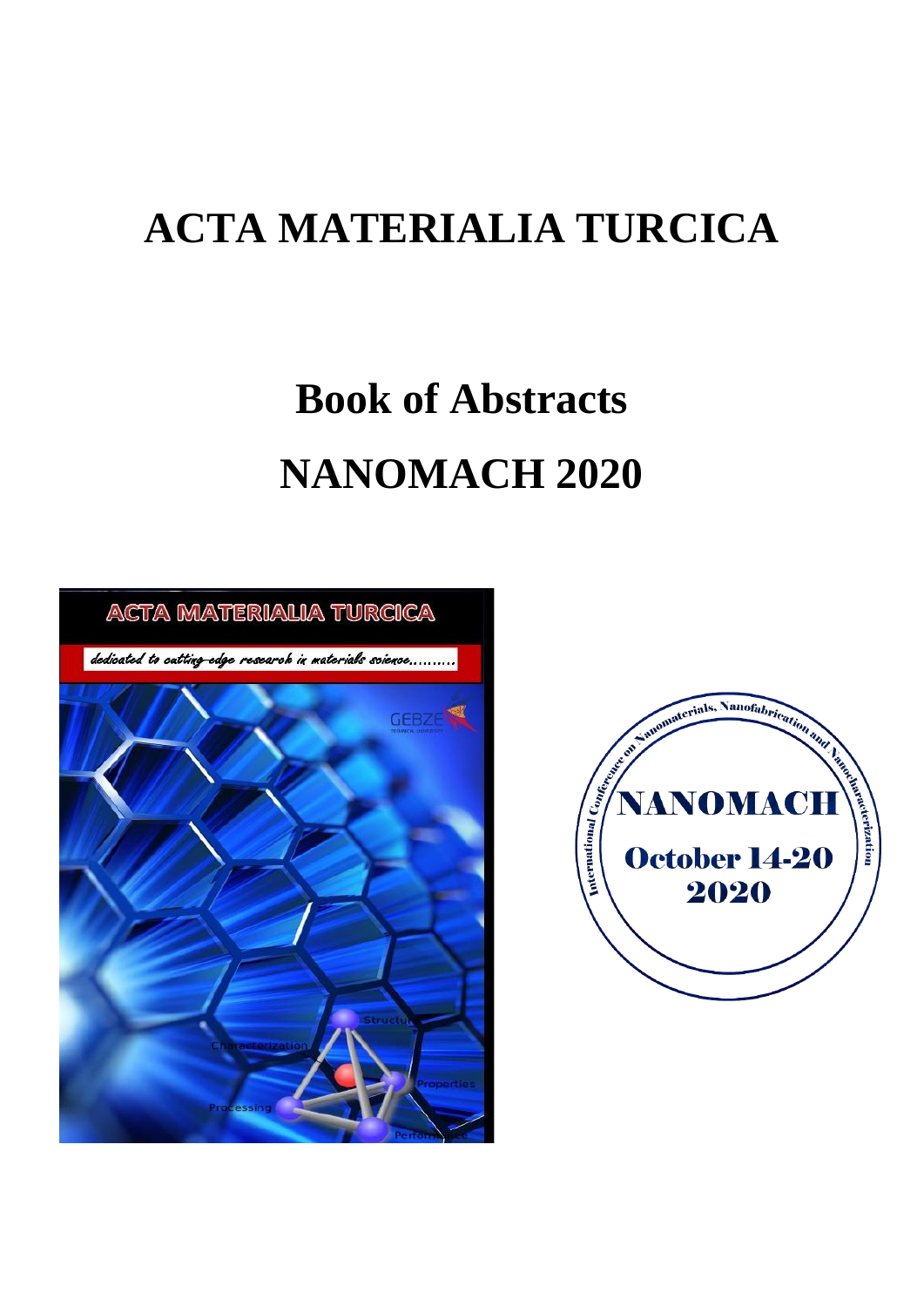

International Conference on Nanomaterials, Nanofabrication and Nanocharacterization (NANOMACH) 2020 Abstract Book



# **Disclaimer**

This book contains abstracts approved by the Congress Review Committee. Authors are responsible for the content and accuracy.

Opinions expressed may not necessarily reflect the position of the international scientific council of NANOMACH 2020.

# **Editorial Board**

Ahmet Yavuz Oral Banu Oral Mehmet Emre Aköz Onur Alp Aksan Vala Can Aşkan Gamze Sekicek Bahar Şölen Akdemir Fatmanur Kocaman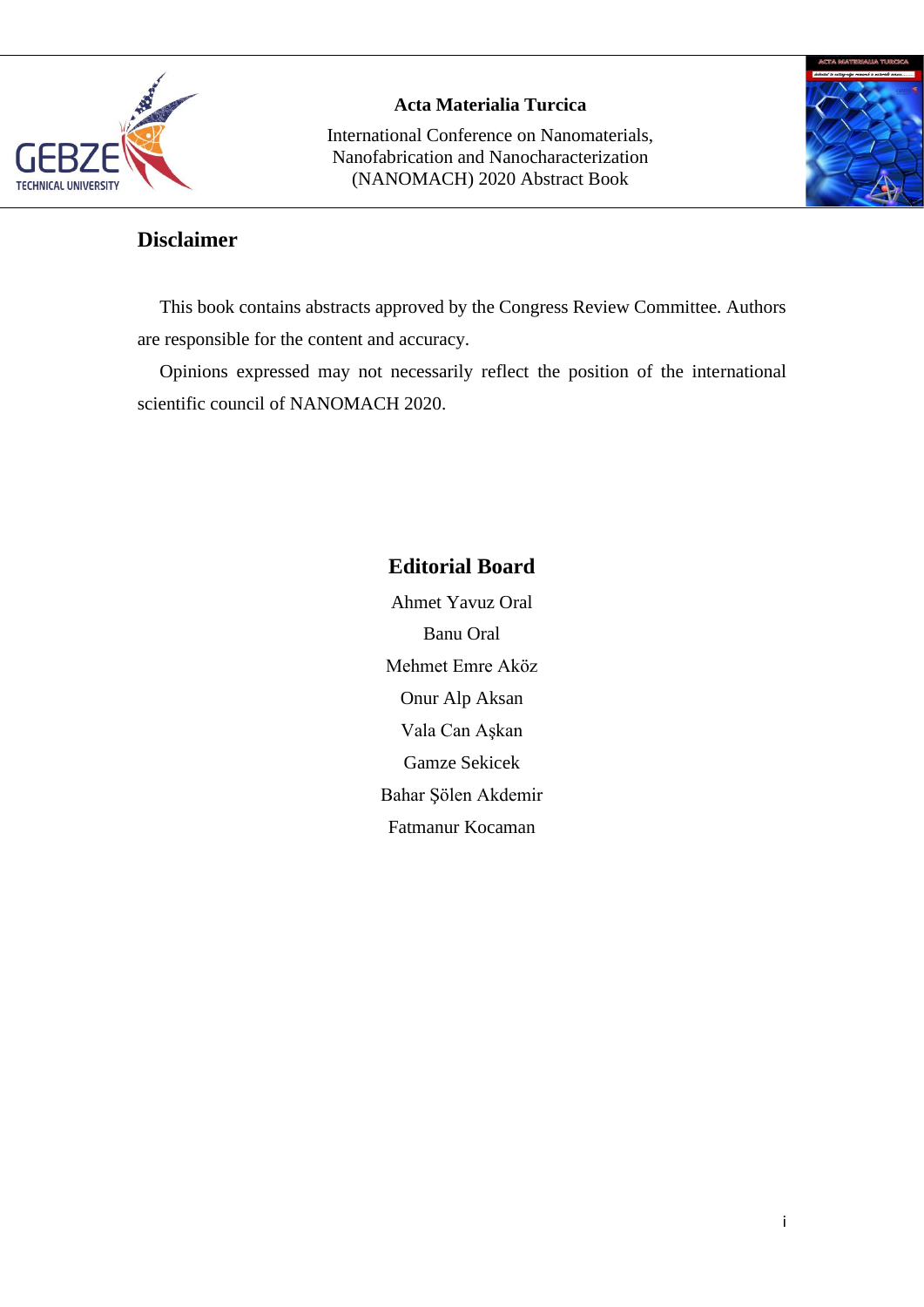

International Conference on Nanomaterials, Nanofabrication and Nanocharacterization (NANOMACH) 2020 Abstract Book



# **International Conference on Nanomaterials, Nanofabrication and Nanocharacterization (NANOMACH 2020)**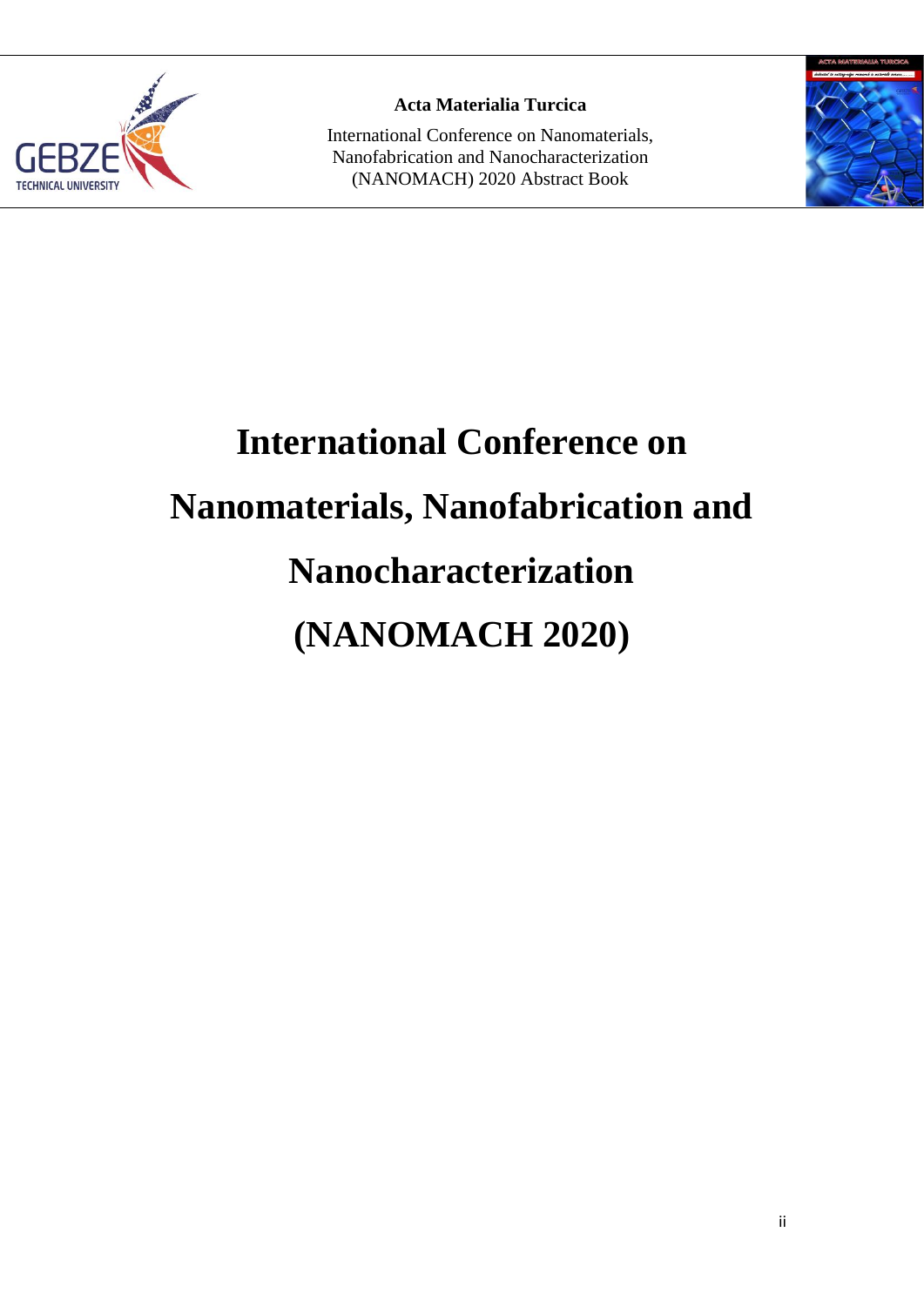

International Conference on Nanomaterials, Nanofabrication and Nanocharacterization (NANOMACH) 2020 Abstract Book



# **Virtual**

**October 14-20, 2020**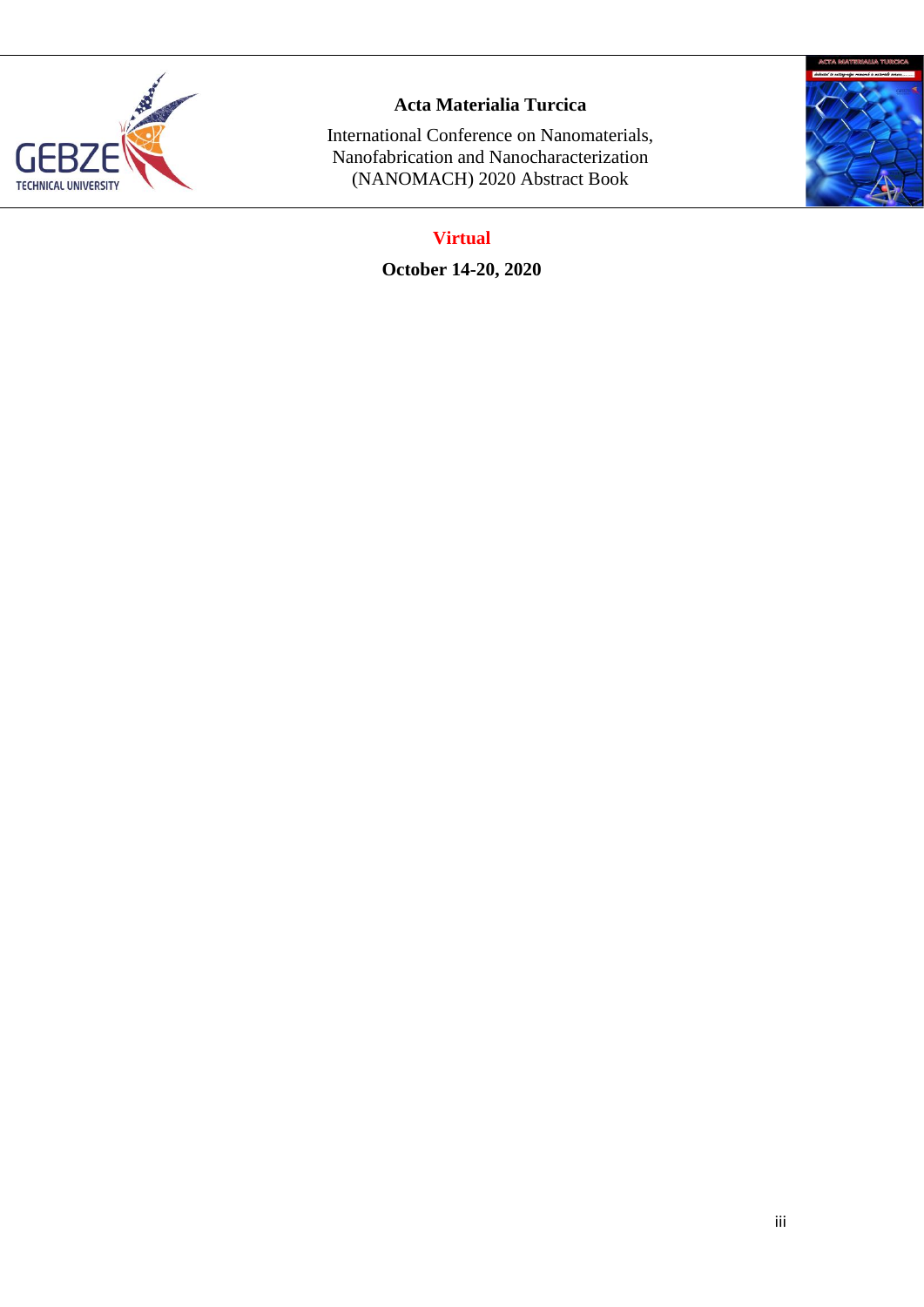

International Conference on Nanomaterials, Nanofabrication and Nanocharacterization (NANOMACH) 2020 Abstract Book



# **Plenary Speakers**

Guy Le Lay Aix-Marseille University, France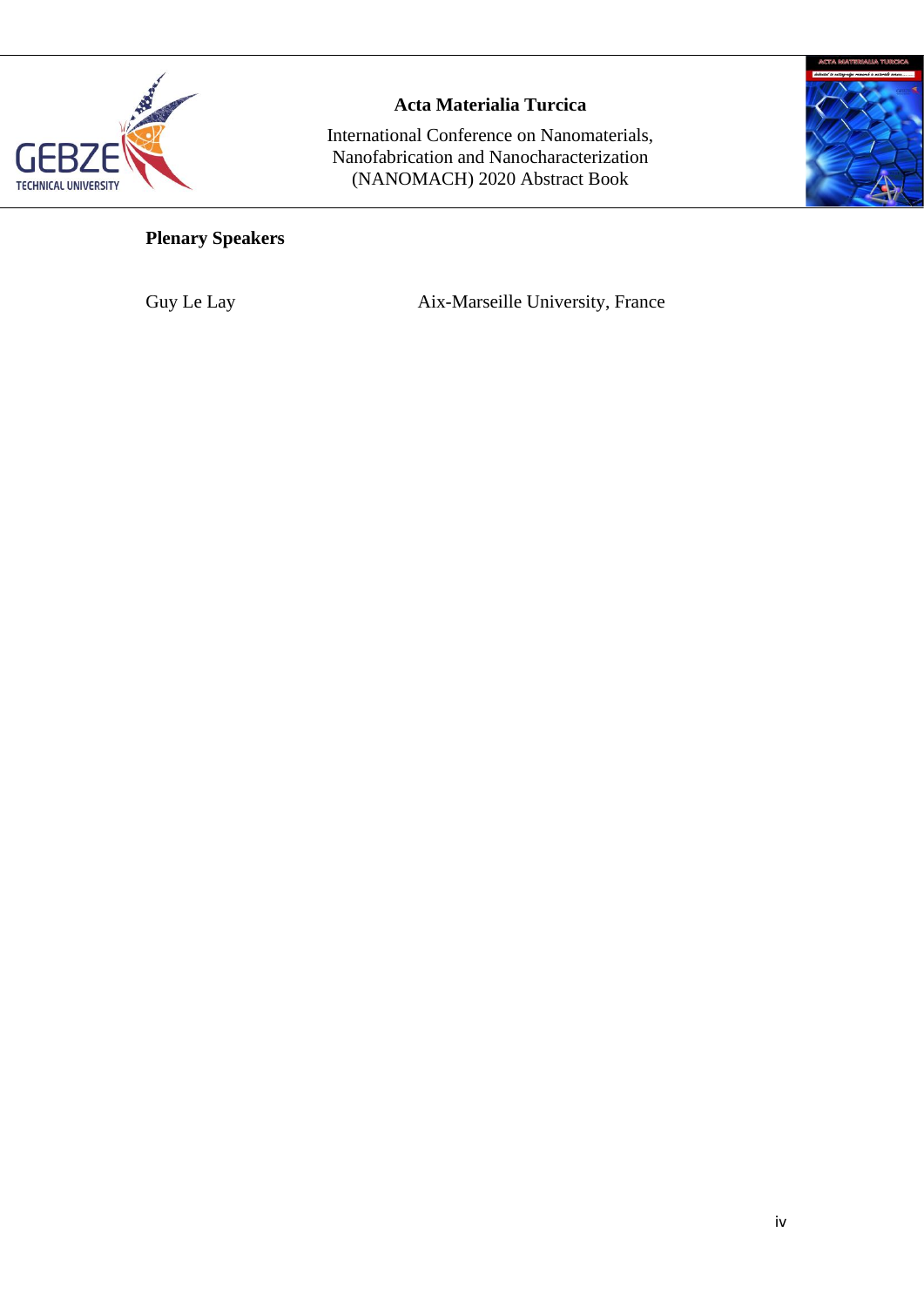

International Conference on Nanomaterials, Nanofabrication and Nanocharacterization (NANOMACH) 2020 Abstract Book



# **Invited Speakers**

| Ivan Kostic                                                          |          |                              | Slovak Academy of Sciences, Institute of |  |
|----------------------------------------------------------------------|----------|------------------------------|------------------------------------------|--|
|                                                                      |          | Informatics, Slovak Rebuplic |                                          |  |
| Mohd Rosdzimin Abdul Rahman Universiti Pertahanan Nasional Malaysia, |          |                              |                                          |  |
|                                                                      | Malaysia |                              |                                          |  |
| Wan Norfazilah Wan Ismail                                            |          |                              | Universiti Malaysia Pahang, Malaysia     |  |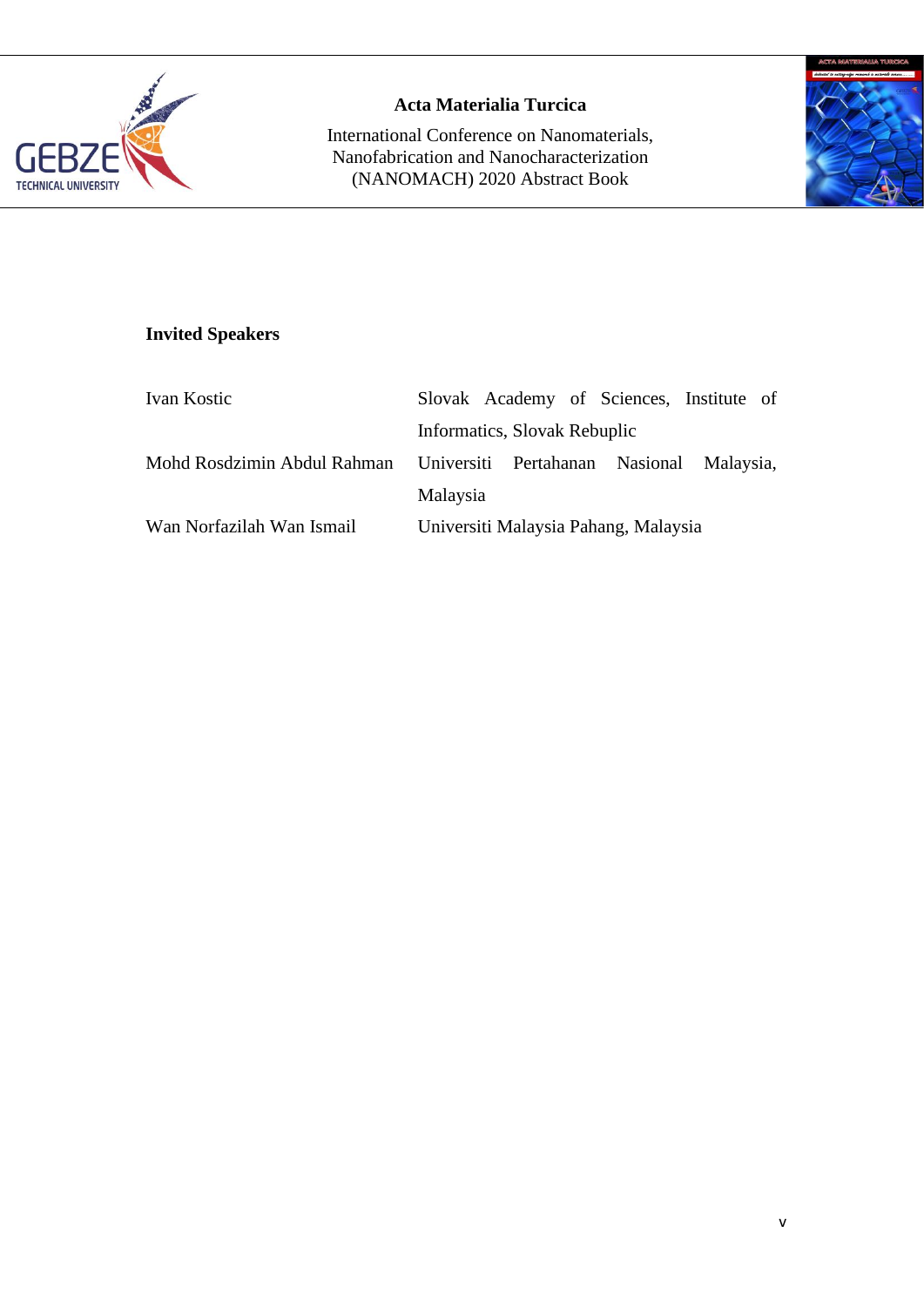

International Conference on Nanomaterials, Nanofabrication and Nanocharacterization (NANOMACH) 2020 Abstract Book



# **Chair**

A. Yavuz Oral Gebze Technical University, Turkey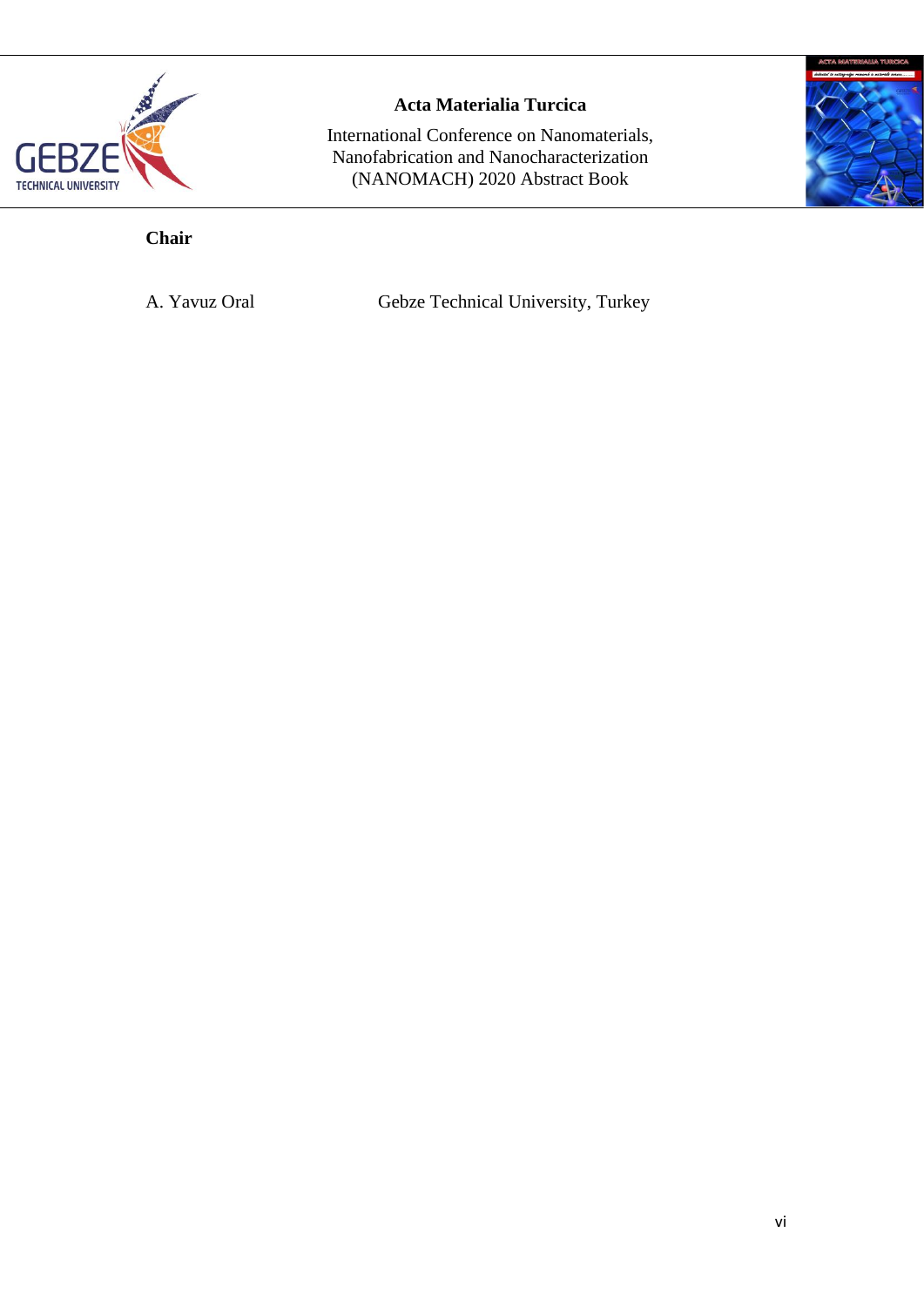

International Conference on Nanomaterials, Nanofabrication and Nanocharacterization (NANOMACH) 2020 Abstract Book



# **Scientific Commitee**

| <b>Abderrahim Guittoum</b> | Nuclear Research Centre of Algiers, Algeria             |
|----------------------------|---------------------------------------------------------|
| Aránzazu Sierra Fernández  | Geosciences Institute IGEO (CSIC-UCM), Spain            |
| Azeez Barzinjy             | Salahaddin University-Erbil, Iraq                       |
| Cengiz Ozkan               | University of California, USA                           |
| Felipe Andrés<br>Oyarzún   | Universidad de Chile, Chile                             |
| Ampuero                    |                                                         |
| Geetanjali Deokar          | King Abdullah University of Science and Technology      |
|                            | (KAUST), Kingdom of Saudi Arabia                        |
| Gennady N. Panin           | IMT RAS, Russia / NITA, Dongguk University, South       |
|                            | Korea                                                   |
| Hang Ta                    | The University of Queensland, Australia                 |
| Huamin Li                  | University at Buffalo, the State University of New      |
|                            | York, USA                                               |
| Igor Lukyanchuk            | Université de Picardie Jules Verne - Pôle Scientifique, |
|                            | France                                                  |
| Irena Ban                  | University of Maribor, Slovenia                         |
| Ivan Kostic                | Slovak Academy of Sciences, Institute of Informatics,   |
|                            | Slovak Rebuplic                                         |
| Jamil Akhtar               | Manipal University Jaipur (MUJ), India                  |
| M. Alper Sahiner           | Seton Hall University, USA                              |
| Masashi Sugimoto           | Ehime University, Japan                                 |
| Minakshi Prasad            | Lala Lajpat Rai University of Veterinary & Animal       |
|                            | Sciences, India                                         |
| Rosdzimin<br>Mohd<br>Abdul | National Defence University of Malaysia, Malaysia       |
| Rahman                     |                                                         |
| Nutthaya Butwong           | Rajamangala University of Technology Isan, Thailand     |
| Pradyumna Ghosh            | Indian Institute of Technology, BHU(IIT-BHU), India     |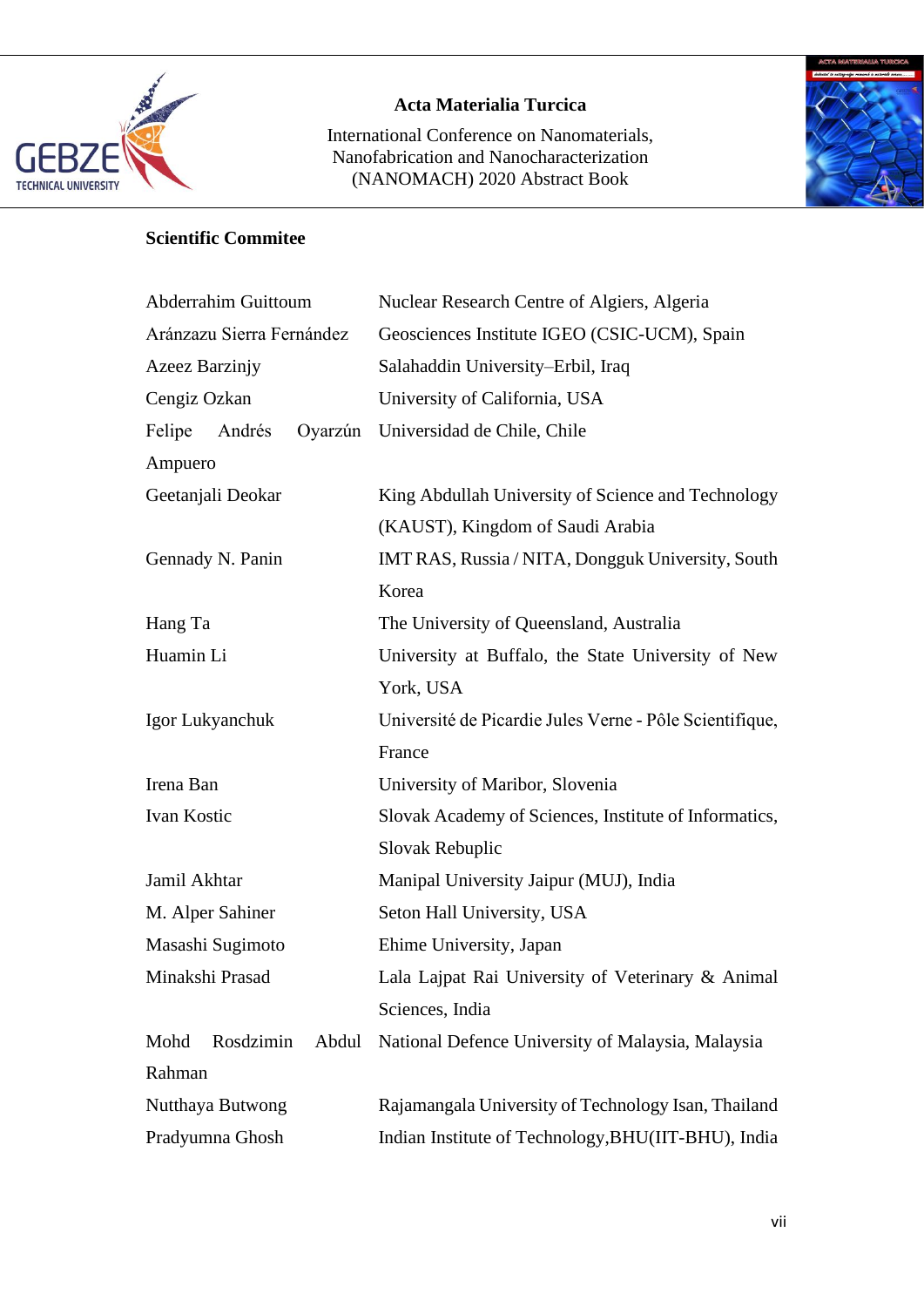

International Conference on Nanomaterials, Nanofabrication and Nanocharacterization (NANOMACH) 2020 Abstract Book



| <b>Selcuk Poyraz</b>    | Adıyaman University, Turkey                        |  |  |
|-------------------------|----------------------------------------------------|--|--|
| Shanshan Chen           | Renmin University of China, China                  |  |  |
| <b>Shoaib Anwer</b>     | Khalifa University, United Arab Emirates           |  |  |
| Thomas Ernst Müller     | Ruhr-Universität Bochum, Germany                   |  |  |
| Vladimir G. Dubrovskii  | Ioffe Physical-Technical Institute of the Russian  |  |  |
|                         | Academy of Sciences, Russia                        |  |  |
| <b>Vladimir Zaitsev</b> | Pontifícia Universidade Católica do Rio de Janeiro |  |  |
|                         | (PUC-Rio), Brazil                                  |  |  |
| Volkan Kursun           | The Hong Kong University of Science<br>and         |  |  |
|                         | Technology, Hong Kong                              |  |  |
| Yung-Chun Lee           | National Cheng Kung University, Taiwan             |  |  |
| Z. Banu Oral            | Gebze Technical University, Turkey                 |  |  |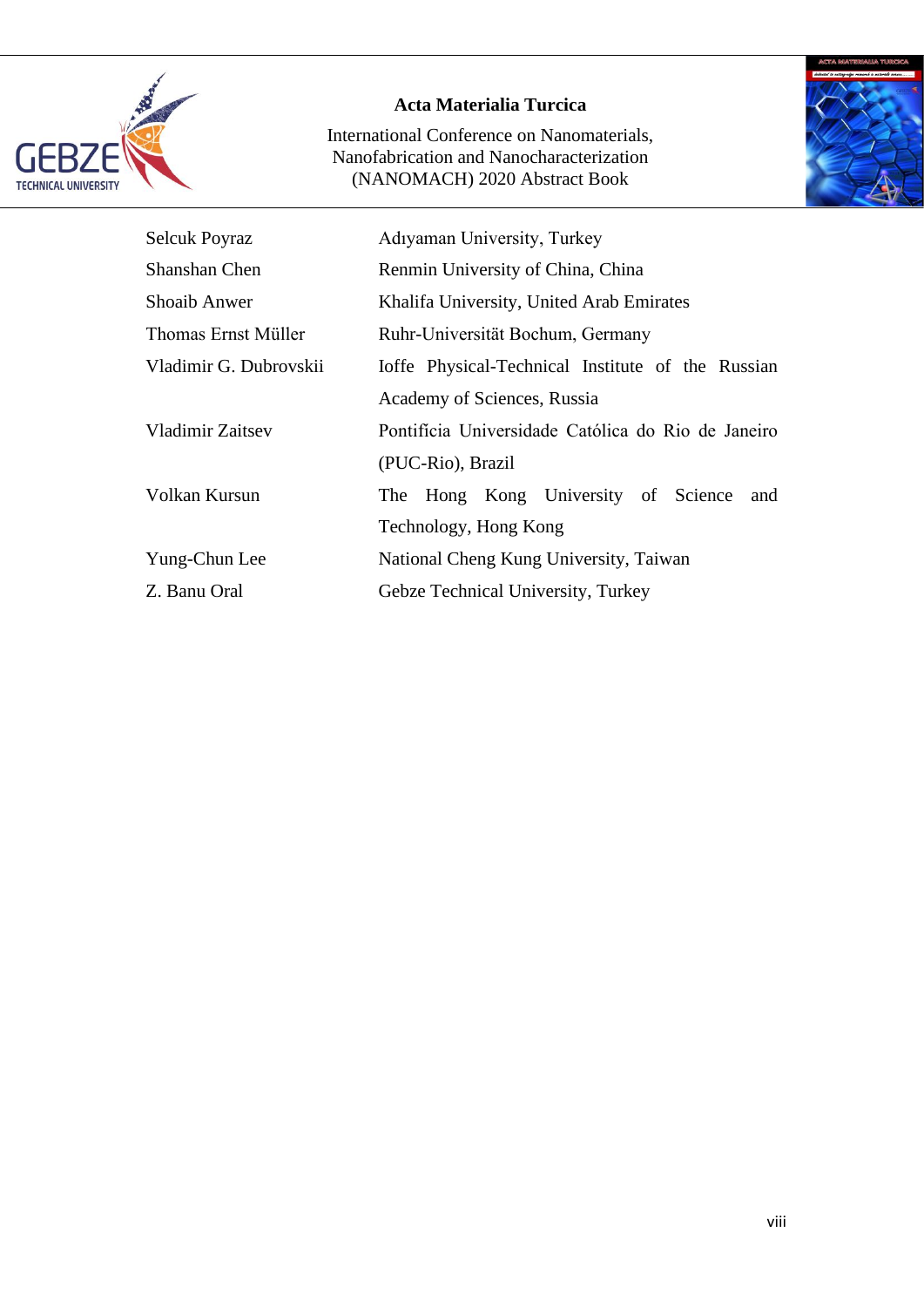

International Conference on Nanomaterials, Nanofabrication and Nanocharacterization (NANOMACH) 2020 Abstract Book



# **Organizing Commitee**

| A. Yavuz Oral    |
|------------------|
| Ersin Kayahan    |
| M. Alper Sahiner |
| Tarik Al Omran   |

Gebze Technical University, Turkey Kocaeli University, Turkey Seton Hall University, USA University of Baghdad, Iraq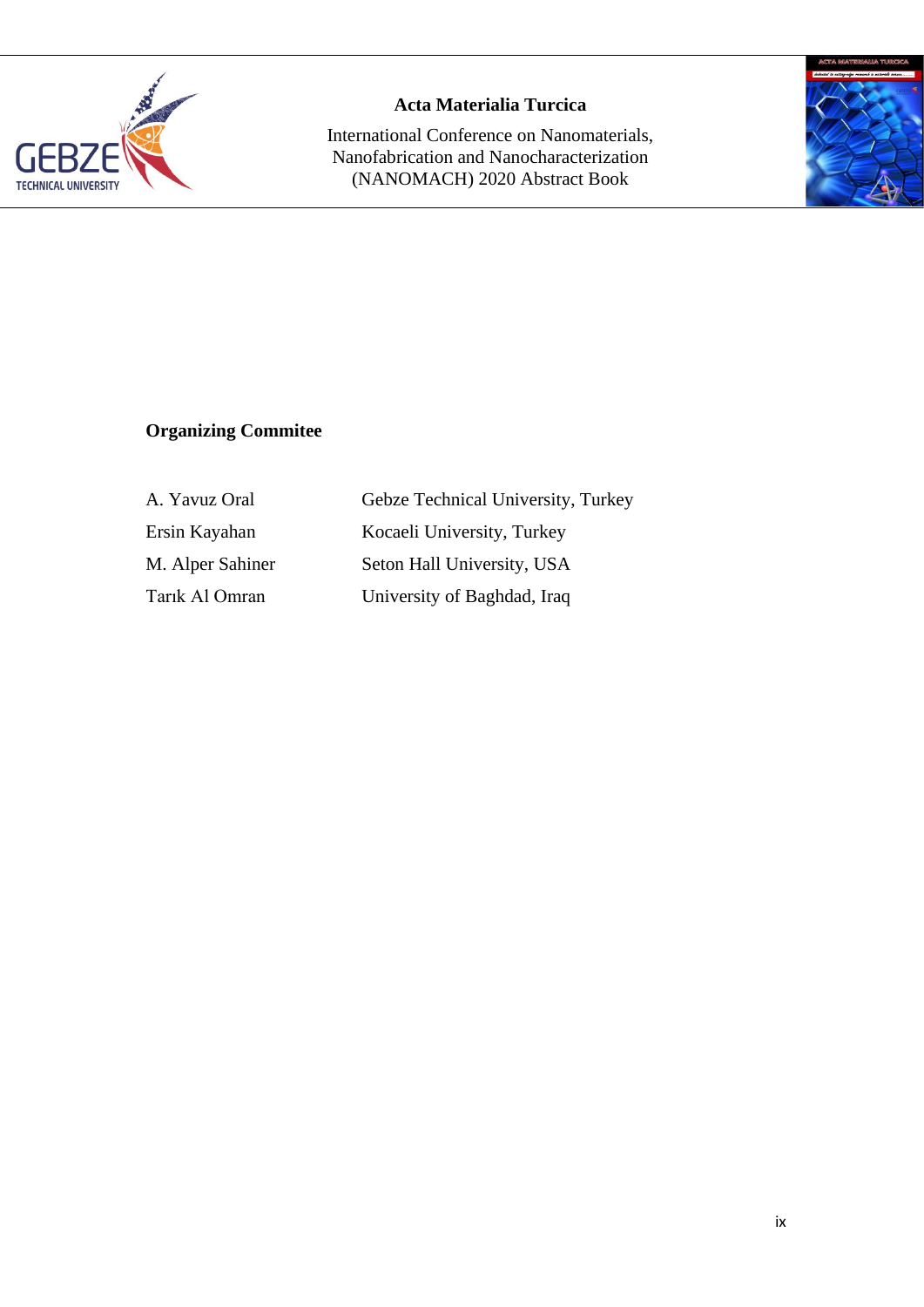

International Conference on Nanomaterials, Nanofabrication and Nanocharacterization (NANOMACH) 2020 Abstract Book



## **PLENARY SPEAKERS**

#### **Id-678**

#### **Silicene, Medicine, and the Lancetgate**

G. LE LAY\*

Aix-Marseille University, France

Corresponding author: guy.lelay@univ-amu.fr

#### **Abstract:**

Xenes, artifical monoelemental graphene analogues, from borophene to bismuthene, have been a Hot Research Front in Physics since the birth of silicene. The Lancetgate, illustrating the incredible controversy about the hydroxychloroquine molecule to combat the COVID, has dramatically highlighted the failure of the top scientific journals in medicine to identify fake news. Unfortunately, such fake news exist -and persist- also in materials science, especially for silicene, the first synthetically realized twodimensional elemental material. Recalling the advent of silicene, its prospects in nanotechnology and medicine, comparing with the hydroxychloroquine controversy, we will illustrate how influencing publications in physics still deliberately propagate false -and never reproduced- results.

**Keywords:** Silicene, Xenes, Medicine, COVID, Lancetgate.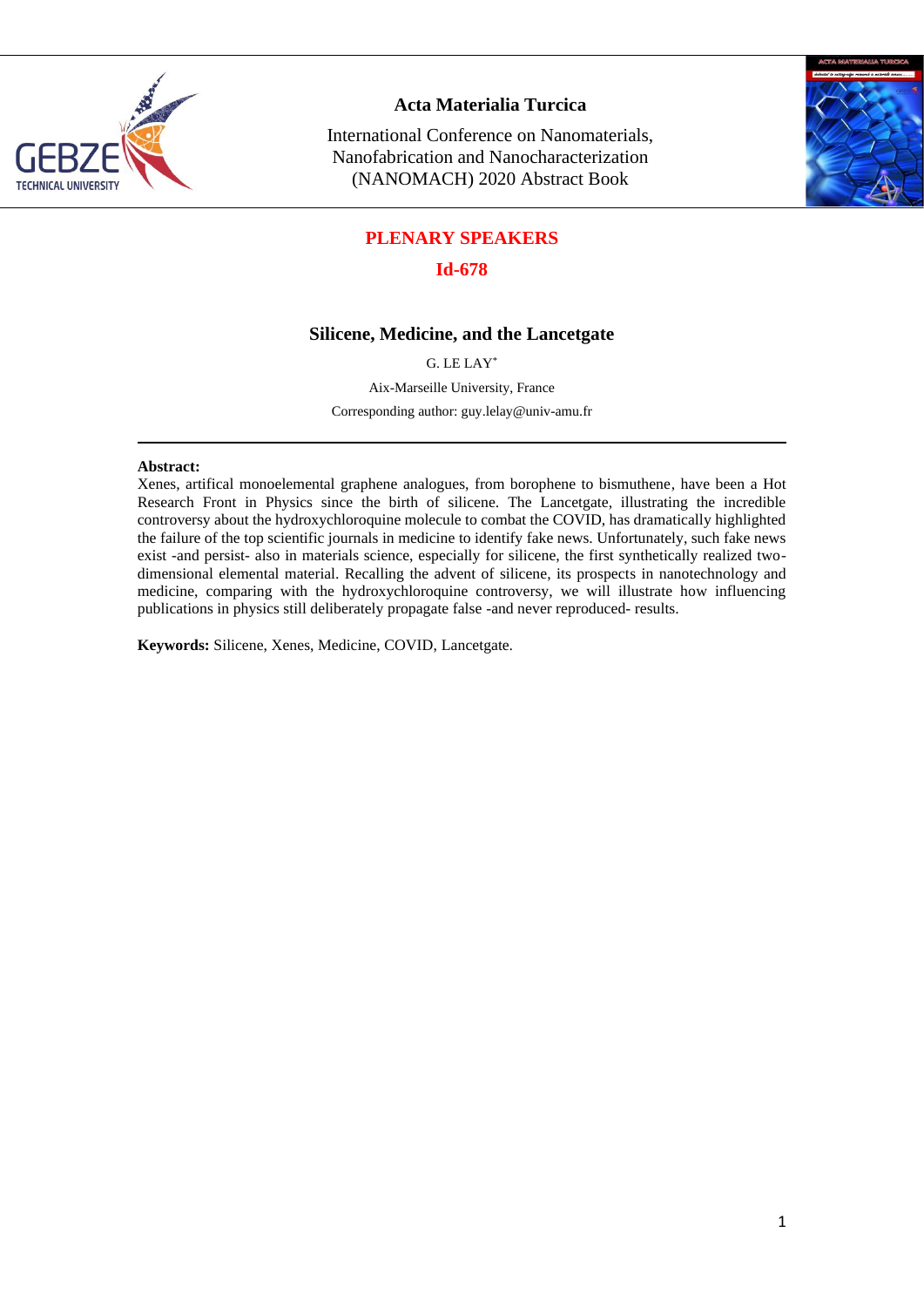

International Conference on Nanomaterials, Nanofabrication and Nanocharacterization (NANOMACH) 2020 Abstract Book



## **INVITED SPEAKERS**

#### **Id-553**

#### **Nanoencapsulated Aroma Finishing on Fabric by Sol-Gel Process**

W. N. WAN ISMAIL\*

Universiti Malaysia Pahang, Faculty of Industrial Sciences & Technology, Pahang, Malaysia

Corresponding author: [norfazilah@ump.edu.my](mailto:norfazilah@ump.edu.my)

#### **Abstract:**

Sustained-release materials are an important part of the medium which influence the effects and duration of aroma release. Encapsulation of aromas into nanomaterials is an advanced and effective application method. Nanocapsules contain and protect their core materials against reactions with the environment, then release this material deliberately at a defined time. The possibility to determine the performance in such an exact way is the reason for the many industrial applications. Numerous nanocapsule systems, including natural, semisynthetic and synthetic materials, show how developed this field is. A number of techniques have been employed for production of aroma nanocapsules. One of the most common methods is the sol-gel process. In a typical sol-gel process, both of colloid particles and emulsion as templates were coated by controlled surface precipitation of nanoparticles. When the template particles were utilized, they should be removed by selective dissolution in an appropriate solvent or by calcination at elevated temperature in air, leaving behind the desired nanocapsules. The obtained nanocapsules were directly to load aroma by physical adsorption and kept the excellent morphology. Finally, the aroma nanocapsules were used to aromatically finish the fabric. This review paper briefly describes the sol-gel preparation method of aroma nanocapsules and their application in fabric finishing.

**Keywords:** Sol-gel, Encapsulation, Nanomaterials, Fabric Finishing, Aroma.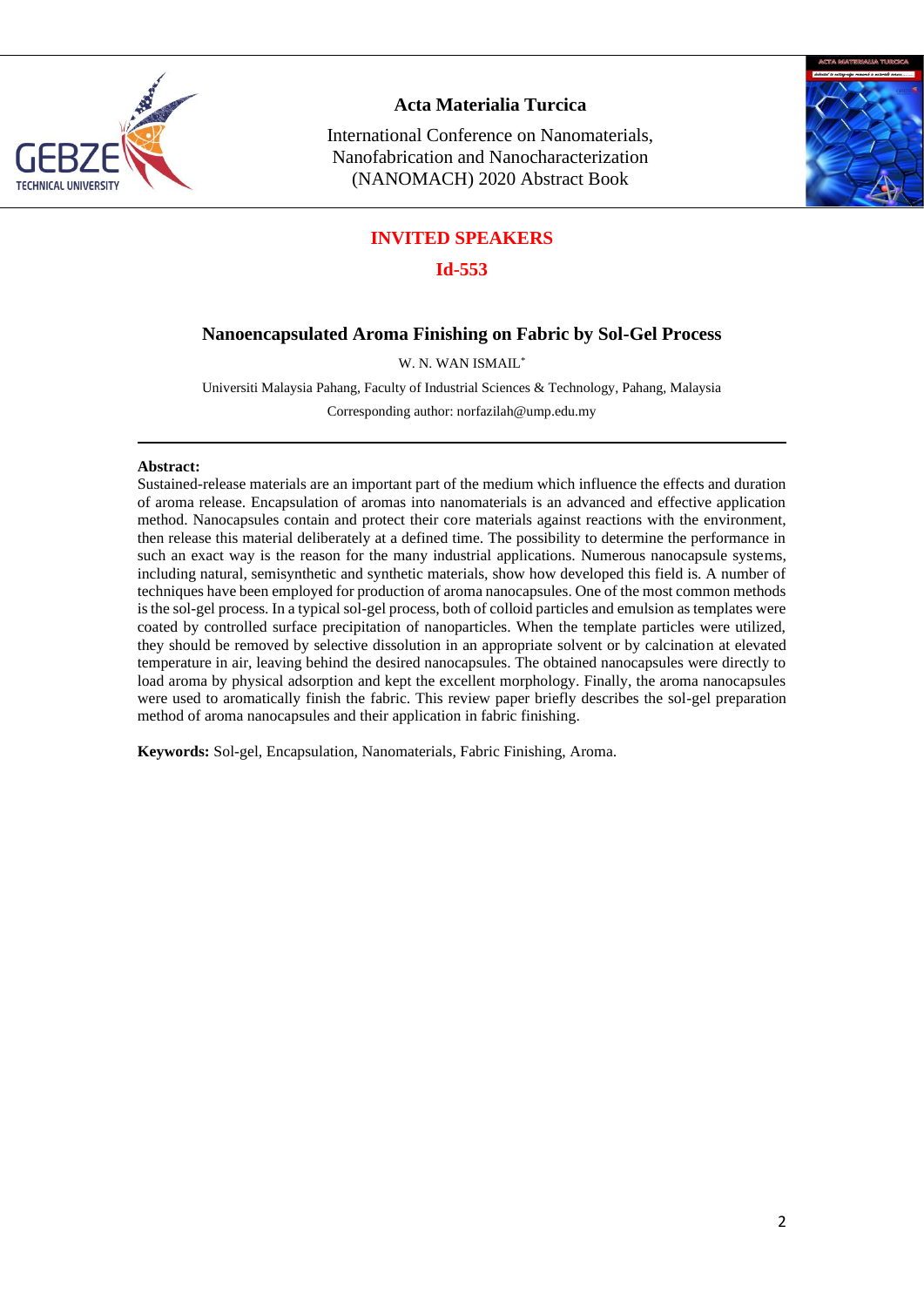

International Conference on Nanomaterials, Nanofabrication and Nanocharacterization (NANOMACH) 2020 Abstract Book



## **INVITED SPEAKERS**

**Id-595**

#### **Study on Hybrid Nanofluid Exposed to Radiation and Heat Generation**

M. R. ABDUL RAHMAN\*

Universiti Pertahanan Nasional Malaysia, Malaysia

Corresponding author: [rosdzimin@gmail.com](mailto:rosdzimin@gmail.com)

#### **Abstract:**

Electronics equipment produces excessive heat due to an increase in power. This excessive heat needs to dissipate from the devices in order to maintain its working temperature. To solve this problem, the study on the effect of radiation on the flow and heat transfer characteristics of hybrid nanofluid in an internal heat-generating tube has been investigated. The main objectives of this study are to identify the flow characteristic of heat transfer performance of electronic equipment by using selected hybrid nanofluid under the laminar flow region and also to identify heat transfer characteristics of selected hybrid nanofluid on the uniformly heated circular duct. This study is carried out on the long circular tube where the length (1000 mm) and the diameter of the tube (10 mm) with an inlet temperature of distilled water (27°C) and uniform heat flux at  $9549.29 \text{ W/m}^2$ . It is found the type of hybrid nanofluid in the presence of radiation and heat generation significantly influences the heat transfer rate.

**Keywords:** Hybrid Nanofluid, Radiation, Heat Generation, Heat Transfer.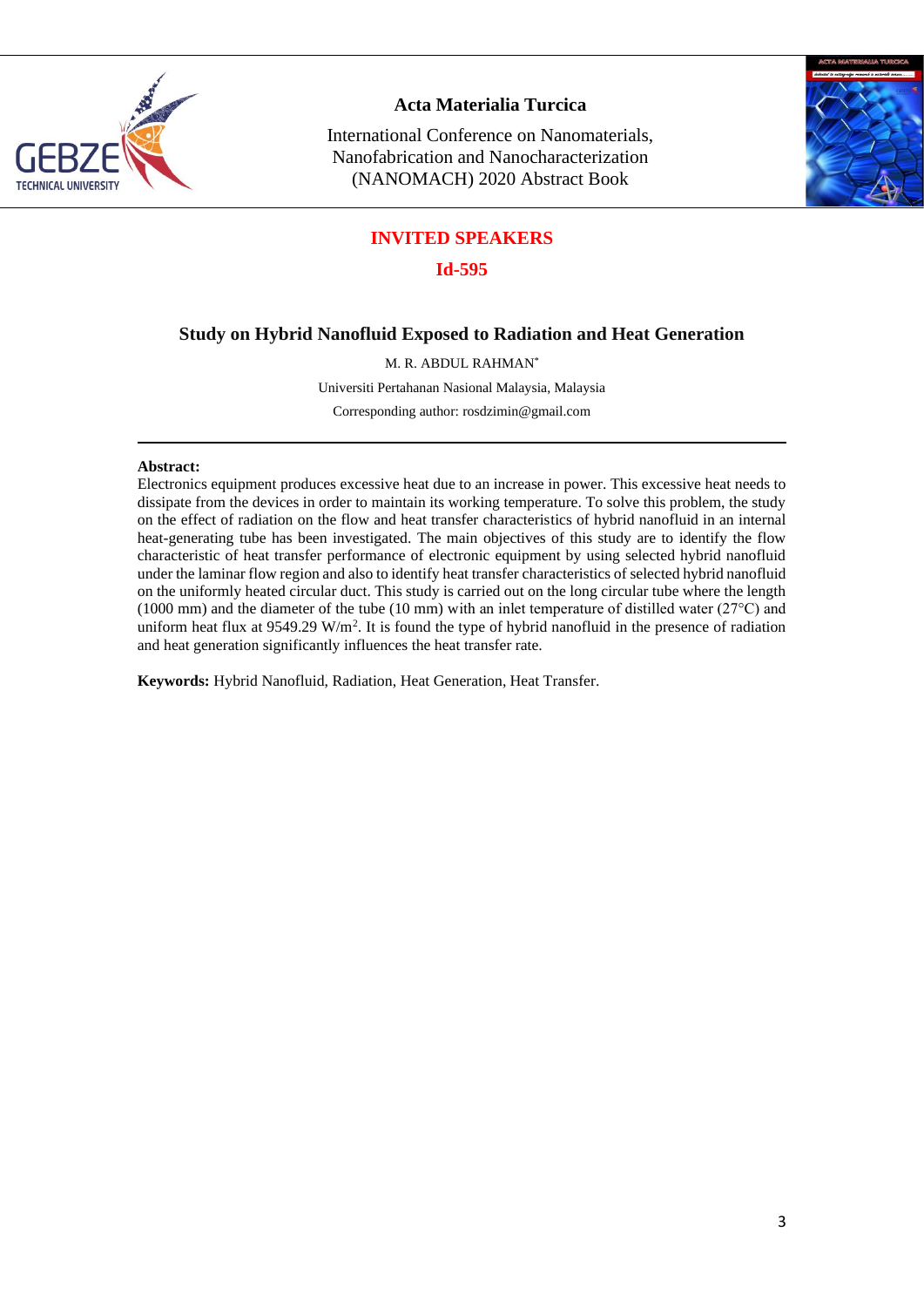

International Conference on Nanomaterials, Nanofabrication and Nanocharacterization (NANOMACH) 2020 Abstract Book



#### **INVITED SPEAKERS**

**Id-598**

#### **Key Factors of Electron Beam Lithography in Research and Manufacturing**

I. KOSTIC\*, R. ANDOK

Institute of Informatics, Slovak Academy of Sciences, 845 07 Bratislava, Slovakia, +421 2 59411257

Corresponding author[: ivan.kostic@savba.sk](mailto:ivan.kostic@savba.sk)

#### **Abstract:**

In this paper, various factors which influence performance of electron beam lithography (EBL) are presented and discussed. EBL is one of the most widely applied techniques for the production of nanostructures in R&D, for prototyping, production of photomask, imprint mold and small volume production due to its flexibility and mask-less nature, very high (sub-10 nm) resolution and accuracy. The application range is wide, i.e. the development of sensors, nanophotonic devices, high frequency electronics, spintronics, molecular electronics, Bit-patterned media, quantum dots, nanowires, nanomechanical devices, etc. In many cases EBL is the only possible alternative. EBL allows the direct writing of nanostructures with dimensions below 100 nm and in special cases even with sub-10 nm dimensions. Achieving sub-100 nm structures using EBL is a very sensitive process determined by various factors, starting with the choice of polymer resist material and ending with the development process. These factors are affecting the EBL process in a complex, interacting fashion. The objective of manipulating these factors is to achieve a high resolution, high quality, high throughput result with large process windows to maximize yield and reproducibility. Summary of a such key factors are presented in. Various limitation factors of EBL resolution - spot size, electron scattering, resist development, and mechanical stability of the resist are subject of research in the attempt to push further the boundaries of EBL down into the nanometer range.The resolution of electron optical systems can approach 0.1 nm, so the ultimate resolution of electron beam lithography is set not by equipment limitations but by the resolution of the resist and by the subsequent fabrication process. Therefore, resist materials are crucial elements in EBL and their performance determines the final results of the structures patterning. To achieve the minimal resolution of EBL, it requires systematic understanding of the limiting factors involved in both the electron-resist interaction and in the polymer dissolution (development), as well as the corresponding complicated interplay of the numerous process control parameters including the accelerating voltage, exposure dose, and development conditions. This work was supported by the Ministry of Education of the Slovak Republic and the Slovak Academy of Sciences under the Contracts VEGA 2/0119/18 and VEGA 1/0563/20, and by the Slovak Academy of Sciences under the contract No. SAS-MOST JRP 2017/1. Nanolithography and SEM facilities at the Institute of Electrical Engineering SAS are gratefully acknowledged.

**Keywords:** Electron Beam Lithograhy, Electron Beam Resist, Electron Scattering, Proximity Effect.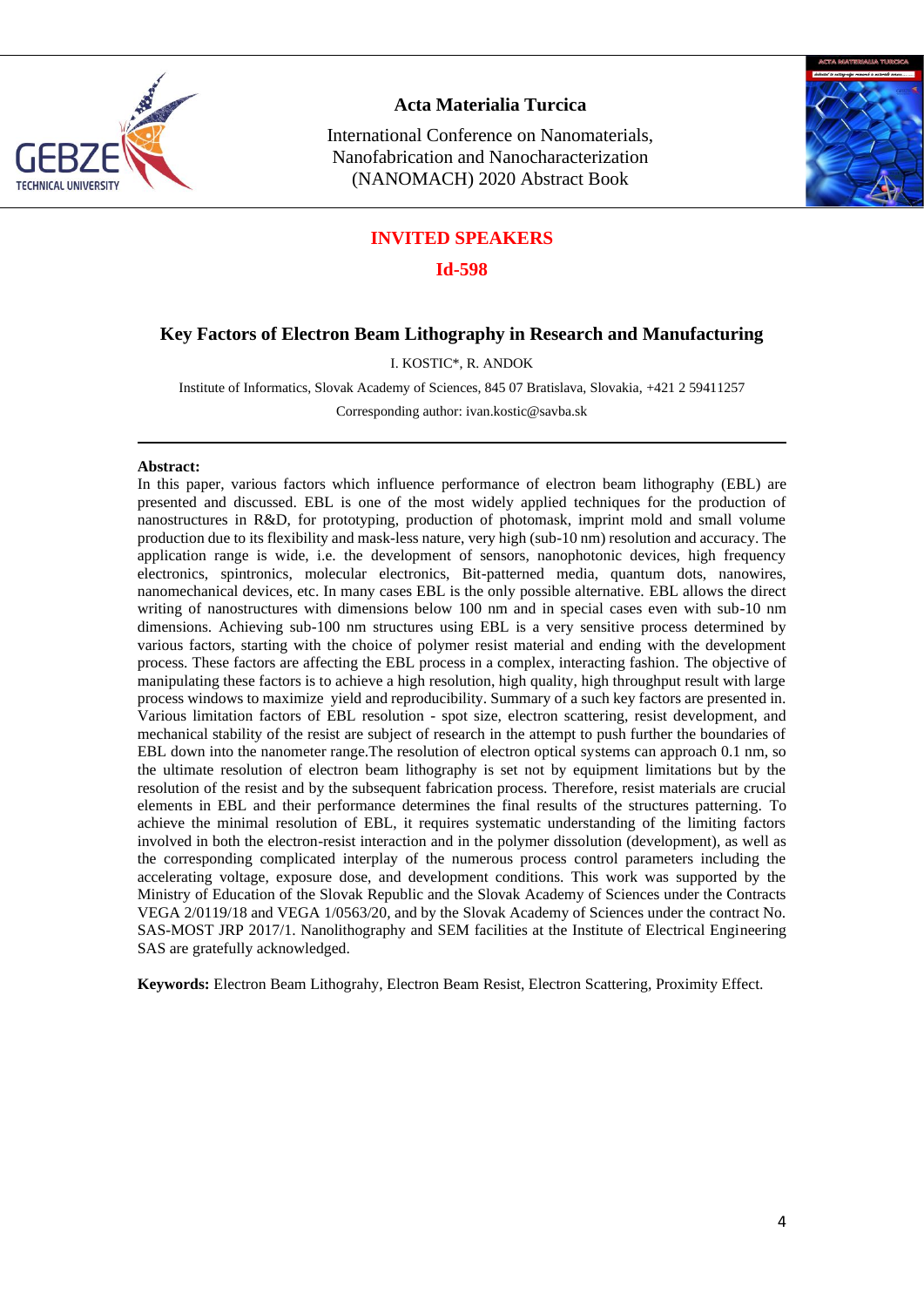

International Conference on Nanomaterials, Nanofabrication and Nanocharacterization (NANOMACH) 2020 Abstract Book



#### **REGULAR SESSIONS**

#### **Id-645**

#### **Effectiveness of a New Additive on the Chemical Structure of Aged Bitumen**

P. CAPUTO\* , A. A. ABE, V. LOISE, M. PORTO, C. OLIVIERO ROSSI

Department of Chemistry and Chemical Technologies, University of Calabria, Via P. Bucci, Cubo 14D – 87036

Rende, Italy

Corresponding author: [paolino.caputo@unical.it](mailto:paolino.caputo@unical.it)

#### **Abstract:**

Bitumen is a substance which is derived from the petroleum industry, it is composed of organic complexes so it is easily oxidized during paving and pavement service life, especially under thermal and/or ultraviolet radiation (UV) conditions. We can consider bitumen as a colloidal system and in particular as a multidisperse micellar system with a rather complicated internal structure based on asphaltene micelles dispersed within a maltene phase. Once removed and processed, bituminous layers become Reclaimed Asphalt Pavement (RAP), which contains valuable asphalt binder and aggregates. In recent years, researchers have conducted many investigations on the use of RAP materials in the production of recycled asphalt. Oxidized bitumen is very hard because at high temperatures, its aromatic components and resins which are responsible for a certain grade of mobility, are oxidized to asphaltenes and reduced to saturates. Hence, asphaltene micelles become larger so that the fluidity of the system is reduced. Currently, additives called "rejuvenators" are used and these rejuvenators act on the chemical structure of aged bitumen to restore its physical properties to a state very similar to virgin bitumen. Alternatively, softening agents can be used and these are capable of restoring only the physical properties. This study aims at evaluating the different performances between a new chemical additive (called TPI) and a softening agent (soy oil) which both function as rejuvenating agents. The effects of the additives on aged bitumen have been investigated through advanced rheological (Dynamic shear rheometer DSR) analysis, Nuclear magnetic resonance (NMR) relaxometry, Powder X-Ray Diffraction (PXRD) measurements, Atomic force microscopy (AFM) and Scanning electron microscope (SEM).

**Keywords**: Bitumen, Rejuvenating Agent, Chemical Structure, Reclaimed Asphalt Pavement (RAP), Rheology.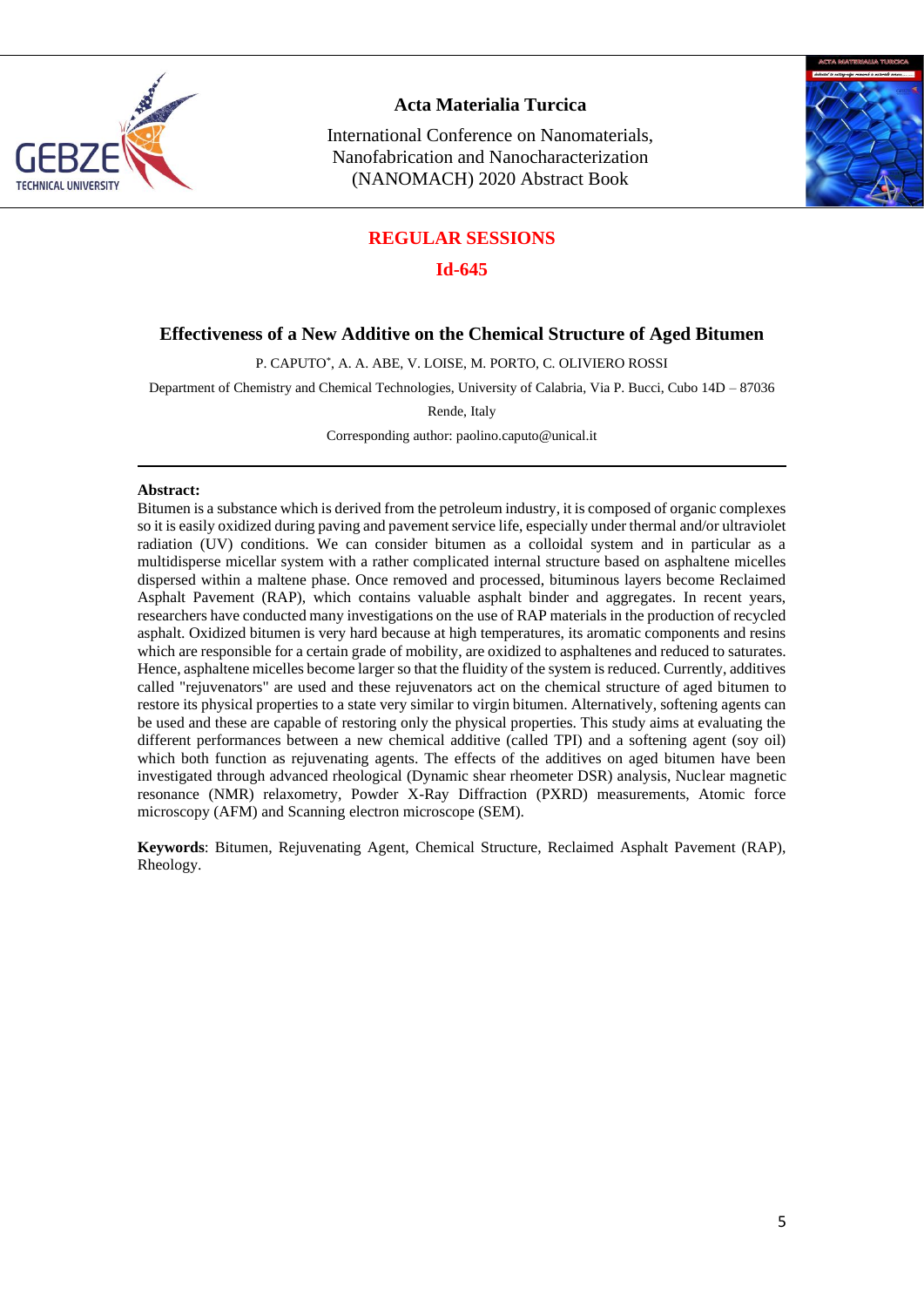

International Conference on Nanomaterials, Nanofabrication and Nanocharacterization (NANOMACH) 2020 Abstract Book



#### **REGULAR SESSIONS**

**Id-656**

#### **Stability of Bituminous Emulsions Induced by New Bio Surfactants: Physical**

#### **Chemistry Characterization**

V. LOISE1,\*, P. CAPUTO, A. A. ABE, M. PORTO, C. OLIVIERO ROSSI

Department of Chemistry and Chemical Technologies, University of Calabria, Via P. Bucci, Cubo 14D – 87036

Rende, Italy, +39 0984-492045

Corresponding author: [valeria.loise@unical.it](mailto:valeria.loise@unical.it)

#### **Abstract:**

Bituminous emulsions play an important role within the road industry. In fact, they are used not only for quick repairs on roads and walkways, but their use can be useful for lowering the workability temperatures of road processing. In general, an emulsion is a colloidal system consisting of a continuous and a dispersed phase. Specifically, in bituminous emulsions the continuous phase is water while the dispersed one is bitumen. Since the two systems are immiscible, it is necessary to add an "agent" which, by lowering the surface tension, between water and bitumen, favours the dispersion of the bitumen inside the aqueous matrix. Normally the agents used for this purpose are surfactants which, thanks to their amphiphilic nature, are able to stabilize the emulsions by orienting the hydrophilic / lipophilic parts on the interface oil/water. The aim of this research was to test for the first time environmentally friendly surfactants (bio surfactants) in order to get a stable emulsion with road bitumens. Generally, these bitumen's are not used for emulsions due to physical chemistry characteristics. In this work three differ bitumens were investigated, two have penetration grade of 70/100 and one with 170/210. Several emulsions with different formulations were prepared by these bitumens and different biosurfactants in order to identify the most effective biosurfactant able to give a stable emulsion. Physical-chemistry characterization of the bitumen was carried out using Nuclear Magnetic Resonance (NMR) to define the chemical composition of the bitumen in order to understand the role of the potential biosurfactant. Thus, the stability and the rheological properties of the obtained emulsions was investigated.

**Keywords:** Bitumen, Colloidal, Emulsion, Bio Surfactants, Nuclear Magnetic Resonance.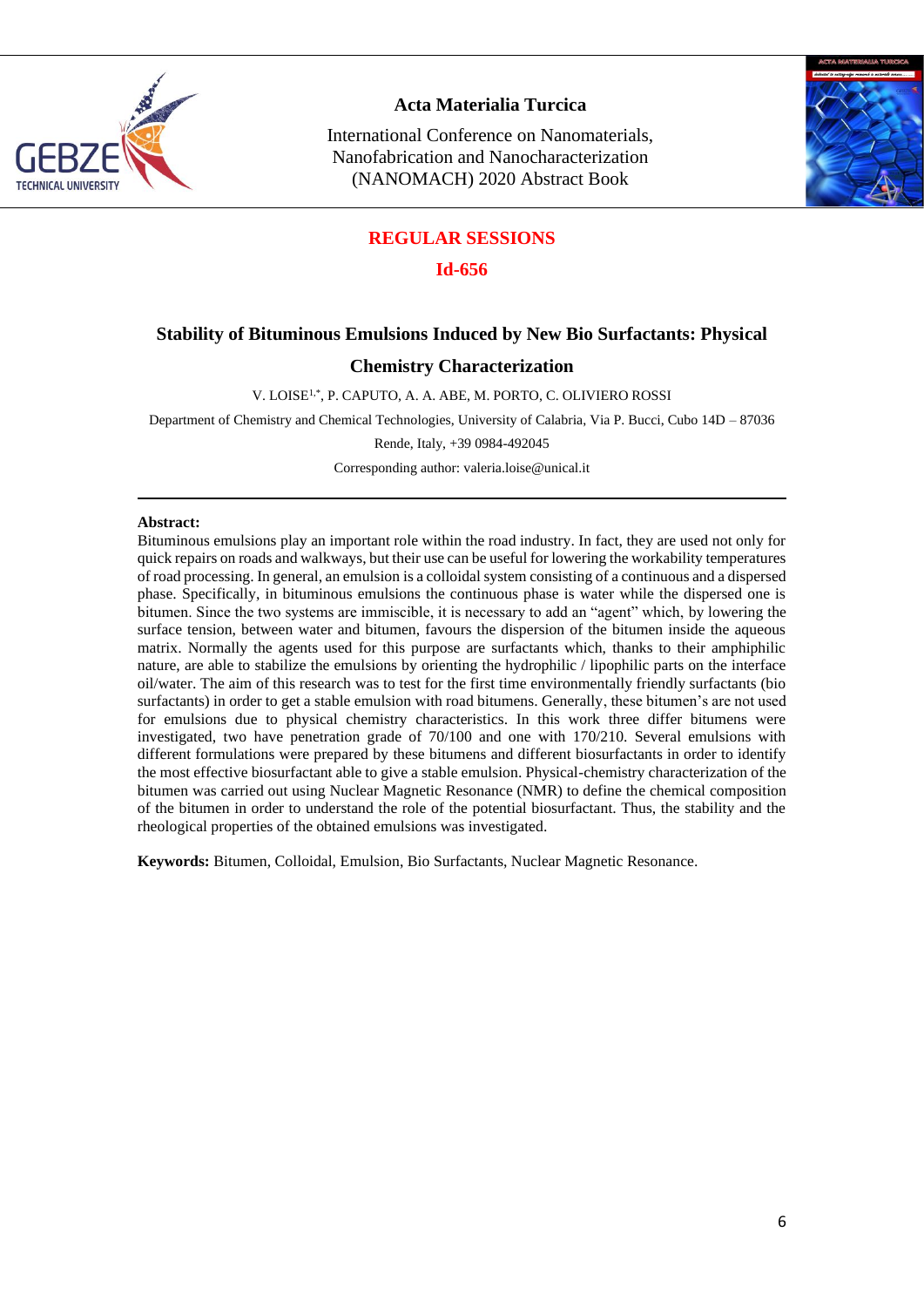

International Conference on Nanomaterials, Nanofabrication and Nanocharacterization (NANOMACH) 2020 Abstract Book



#### **REGULAR SESSIONS**

#### **Id-676**

#### **Resorc[4]arene-based Site Directed Immobilization of Antibodies for**

#### **Immunosensors Development**

F. GHIRGA!\*, D. QUAGLIO<sup>2</sup>, F. POLLI<sup>2</sup>, L. MANGIARDI<sup>1,2</sup>, G. FAVERO<sup>2</sup>, M. PIERINI<sup>2</sup>, B. BOTTA<sup>2</sup>, F.

MAZZEI<sup>2</sup>

<sup>1</sup>Center for Life NanoScience, CLNS@Sapienza, Italian Institute of Technology (IIT), Viale Regina Elena 291,

00161 Rome, Italy

<sup>2</sup>Dipartimento di Chimica e Tecnologie del Farmaco, Sapienza Università di Roma, Piazzale Aldo Moro 5, 00185

Rome, Italy

Corresponding author[: Francesca.ghirga@iit.it](mailto:Francesca.ghirga@iit.it)

#### **Abstract:**

One of the main problems in the development of immunosensors is to overcome the complexity of binding antibody to the surface of the sensor. In fact, antibodies need to be immobilized with a high density and good orientation to allow the easy detection of antigens. The influence of nonspecific bindings should be minimized to improve the detection performance. Most of immobilizing methods lead to randomly oriented antibodies on the surface, which results in a low density of binding sites and alleviation of immunoaffinity of the antibodies. Therefore, oriented immobilization is required for the improvement of the performance enhancement. Calix[4]arene derivatives have been proposed as an alternative tool for the oriented immobilization of antibodies thanks to their unique three‐dimensional surface, which can be functionalized at both the upper and lower rims with several functional groups. Within the calixarene family, resorcinol-derived cycloligomers, namely resorcarenes, behave as abiotic artificial receptors having enforced cavities of molecular dimension. To ensure the orientation control of antibodies on the sensor surface, we synthesized several resorc[4]arene derivatives able to self-assemble onto gold surface thanks to the thiol groups present on their structure. After the spectroscopic characterization of resorc[4]arene self‐assembled monolayers (SAMs) onto gold films, the surface coverage and the orientation of insulin antibody (Ab‐Ins) were assessed by a surface plasmon resonance (SPR) technique and compared with a random immobilization method. Experimental results combined with theoretical studies confirmed the dipole–dipole interaction as an important factor in antibody orientation and demonstrated the importance of the upper rim functionalization of resorcarenes. Accordingly, the biscrown resorcarene showed a major binding force towards Ab‐Ins thanks to the H‐bond interactions with the amine protein groups. Based on these findings, the resorcarene‐based immunosensor is a powerful system with improved sensitivity providing new insight into sensor development.

**Keywords:** Immunosensor, Macrocycles, Resorc[4]arene, Site Directed Immobilization, Surface Plasmon Resonance.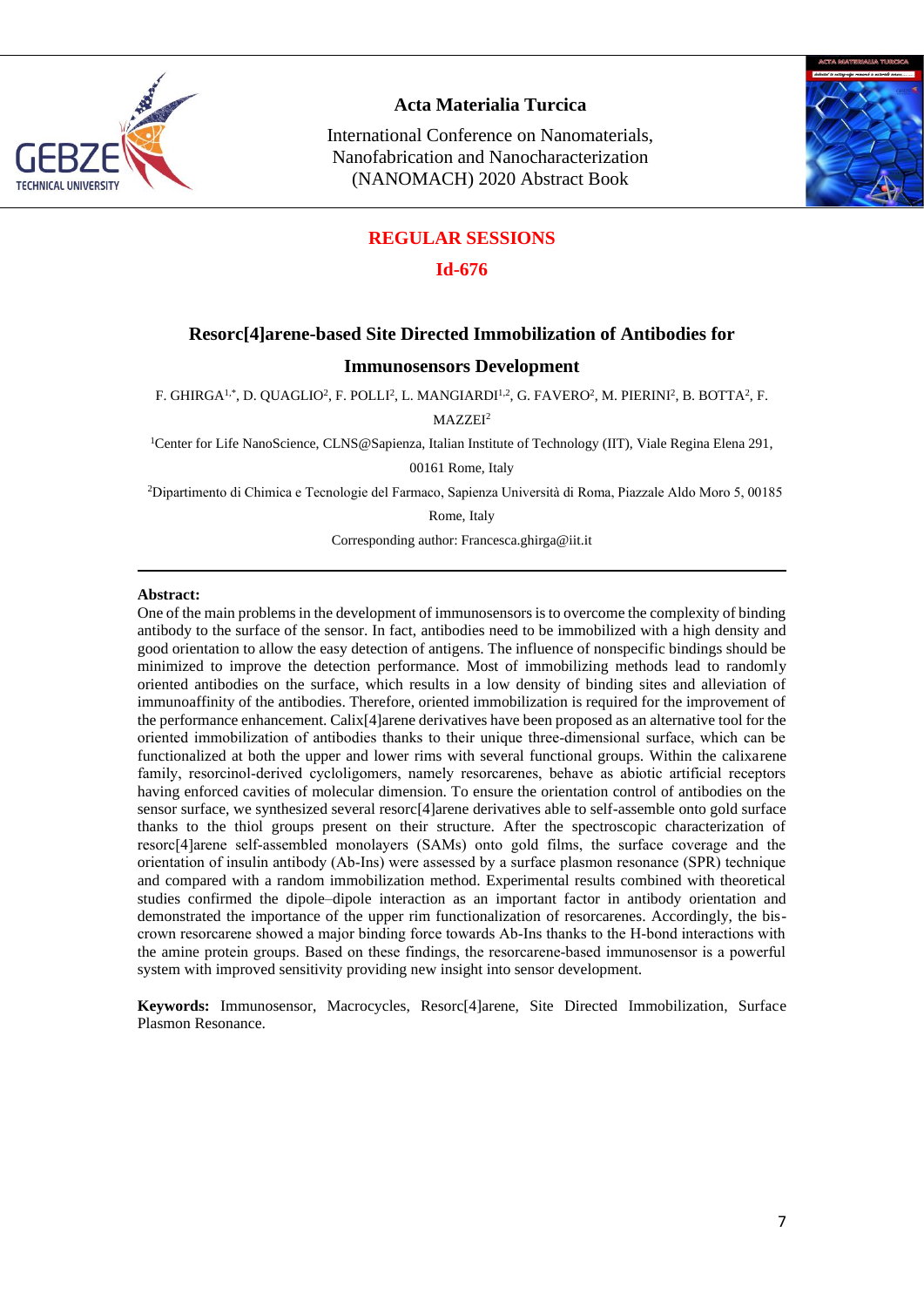

International Conference on Nanomaterials, Nanofabrication and Nanocharacterization (NANOMACH) 2020 Abstract Book



#### **POSTER SESSIONS**

**Id-498**

## **Quantum-chemical Study of CdSe/CdS Core/Shell and CdSe/CdS/ZnS**

#### **Core/Shell/Shell Quantum Dots with Different Layers Ratio**

K. A. ROMANOVA\*, Yu. G. GALYAMETDINOV

Kazan National Research Technological University, Russia, 420015, Kazan, Karl Marx street, 68, +78432314177

Corresponding author: ksenuya@mail.ru

#### **Abstract:**

Theoretical study of the molecular structure and optoelectronic properties of CdSe/CdS core/shell and CdSe/CdS/ZnS core/shell/shell quantum dots (QD) was performed by quantum-chemical and numerical simulation methods. Periodic plane-wave density functional theory (DFT+U) calculations were carried out with the PBE implementation of the generalized gradient approximation (GGA) in conjunction with the projector-augmented wave (PAW) representation of the atomic cores. The cut-off energy of the planewave basis set was chosen to be 400 eV. The Brillouin zone was sampled with a Monkhorst Pack mesh with G-centered grid of  $8 \times 8 \times 6$  k-points. It has been established that the DFT+U method requires various Hubbard parameters U for accurate representation of different experimental properties of QDs (crystal lattice parameters, band gaps, band diagrams, etc.) with less time and computational costs in comparison with hybrid functionals. Selected simulation technique showed sufficient accuracy with a relative error up to 4%. For accurate representation of the density of states and the band structure additional singlepoint calculations were performed using the hybrid functional HSE06. The least resource-consuming were the numerical simulations of band diagrams based on the solution of the multiband Schrödinger-Poisson equation in the nextnano program. According to the results of calculations the mechanism of QDs filling with charge carriers and the localization of an electron-hole pair depending on the nature of the core and shell material were studied. Optimization of the (001) geometry of the QD surface showed that the QDs retain the original crystalline structure of the bulk materials in the core. The studied systems included ten monolayers with different layer ratios in the core and shell: 3/7, 5/5, 6/4, 7/3 for core/shell QDs and 3/2/5, 4/1/5, 5/3/2 for core/shell/shell QDs. According to the results of optimization the bond lengths on the surface are 19% shorter than in the bulk material which indicates a deviation of the surface morphology from the internal structure of the QD. Smaller deviations (10%) of the geometric parameters in the surface from the parameters in the QD core were registered in QD clusters. It was found that all surface metal atoms are three-coordinated and have one unsaturated valency which can be used for coordination of surface agents. The influence of the number of monolayers in the QD shell on the band gap was studied. An increase in the number of CdS monolayers in the CdSe/CdS QD shell from 4 to 7 reduces the band gap by 13% from 2.34 eV to 2.03 eV. An increase in the number of ZnS monolayers on the CdSe/CdS/ZnS surface from 2 to 5 leads to a decrease in the band gap by 15%.

**Keywords:** Density Functional Theory, Quantum Dots, Band Gap, Quantum-chemical Simulation.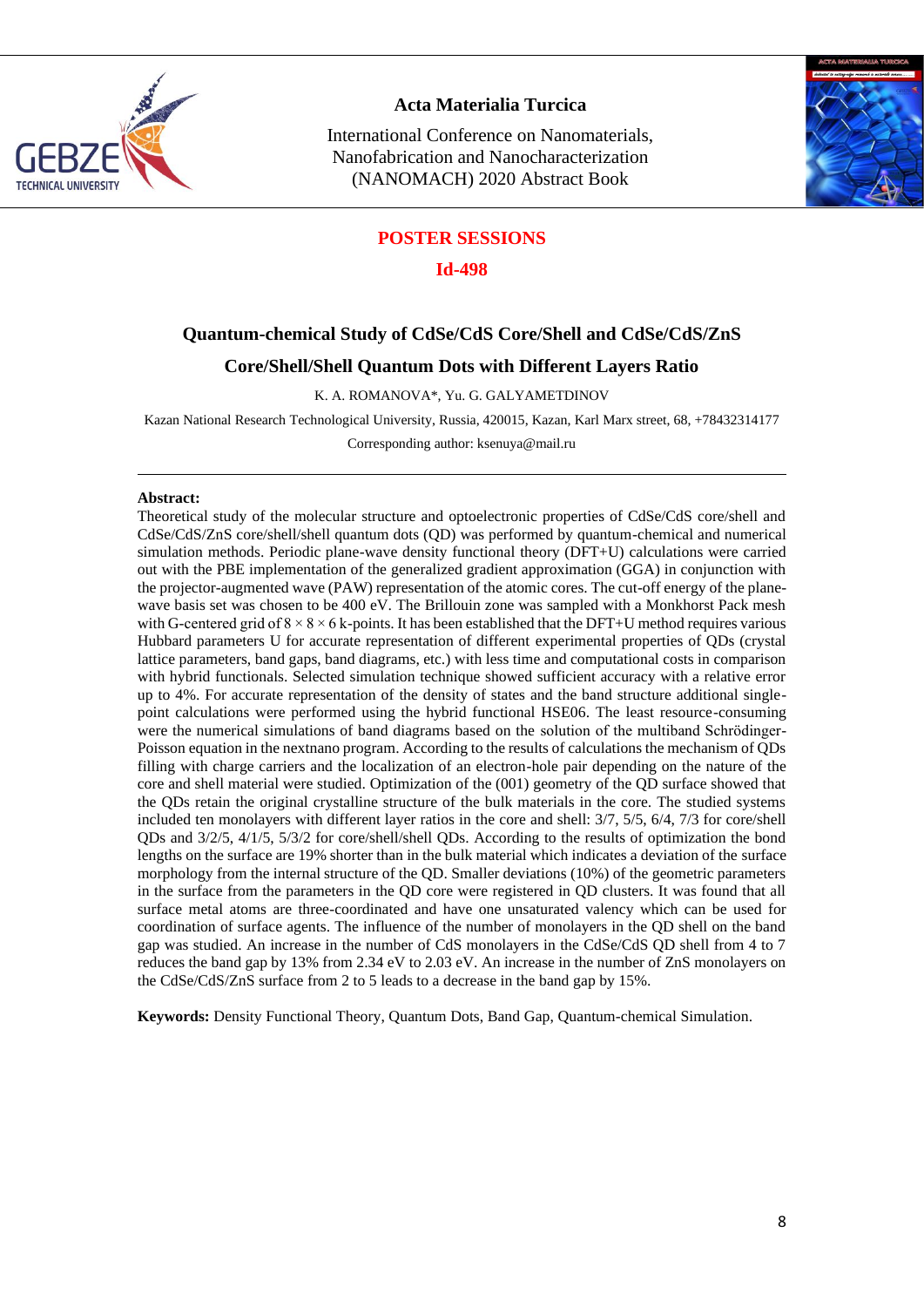

International Conference on Nanomaterials, Nanofabrication and Nanocharacterization (NANOMACH) 2020 Abstract Book



#### **POSTER SESSIONS**

**Id-499**

#### **Synthesis of Complex Oxides with Garnet Structure by Supercritical Antisolvent**

#### **Precipitation CO<sup>2</sup> Technique**

I. E. SOKOLOV\*, A. I. KOLOBANOV, E. I. EFREMOVA, V. V. FOMICHEV

MIREA – Russian Technological University, Moscow, Russia

Corresponding author: [sokolov\\_iliya@yahoo.com](mailto:sokolov_iliya@yahoo.com)

#### **Abstract:**

In this work, the authors were synthesized samples of RIG (rare-earth iron garnet) via supercritical antisolvent precipitation CO<sub>2</sub> technique. These oxides are precursors in the manufacture of ceramics for various applications. Iron containing garnets and spinels with non-equivalent and antiferromagnetically coupled spin sublattices represent two of the most important classes of these materials. The ferrimagnetic rare earth iron garnets,  $R_3Fe_5O_{12}$ , characterize a unique group of materials which have long been studied for their novel magnetic and magnetooptical properties. Ferrimagnets have found the application in passive microwave components such as isolators, circulators, phase shifters, and miniature antennas operating at a wide range of frequencies  $(1-100 \text{ GHz})$ , as magnetic recording media. It has been shown, that nanocrystalline gadolinium iron garnet samples prepared by the microwave hydrothermal method are suitable for circulator, optical isolators and in the fiber communication systems. The dysprosium iron garnets are also used in the manufacture of TV screens and data storage due to large Faraday rotation. The synthesis of powders was carried out on the experimental setup SAS-50 (Waters Corp.). Inorganic salts were chosen as the starting salts – acetates of corresponding elements in stoichiometry ratio and dimethylsulfoxide were used as solvent. The parameters of the experiments were chosen as follow values: pressure 10 MPa, temperature 40 °C, feed rate of carbon dioxide 50 g/min, feed rate of the initial solution 1 ml/min. The obtained samples were investigated by a complex of physicochemical methods: TG-DSC analysis, IR-spectroscopy, X -ray powder diffraction, transmission electron microscopy, X-ray photoelectron spectroscopy. The synthesis in the environment of supercritical fluid CO<sup>2</sup> leads to the formation of stable products – nanoparticles of the corresponding metal salts in the X-ray amorphous state. When heated up to 350 °C freshly-prepared acetate salts are destroyed with the formation of a continuous series of X-ray amorphous solid solutions of oxides. The crystallization temperature increases from 630 to 760 °C in  $R_3Fe<sub>3</sub>O<sub>12</sub>$  (R=Gd to Y). According to results of thermodynamic calculations, the formation of complex oxides with garnet structure passes through the formation of X-ray amorphous corresponding complex oxide with perovskite structure. This work was supported by the Ministry of science and higher education (project Russian Foundation for Basic Research No 18-29-06013).

**Keywords:** Iron Garnet, Supercritical Antisolvent, Rare Earth.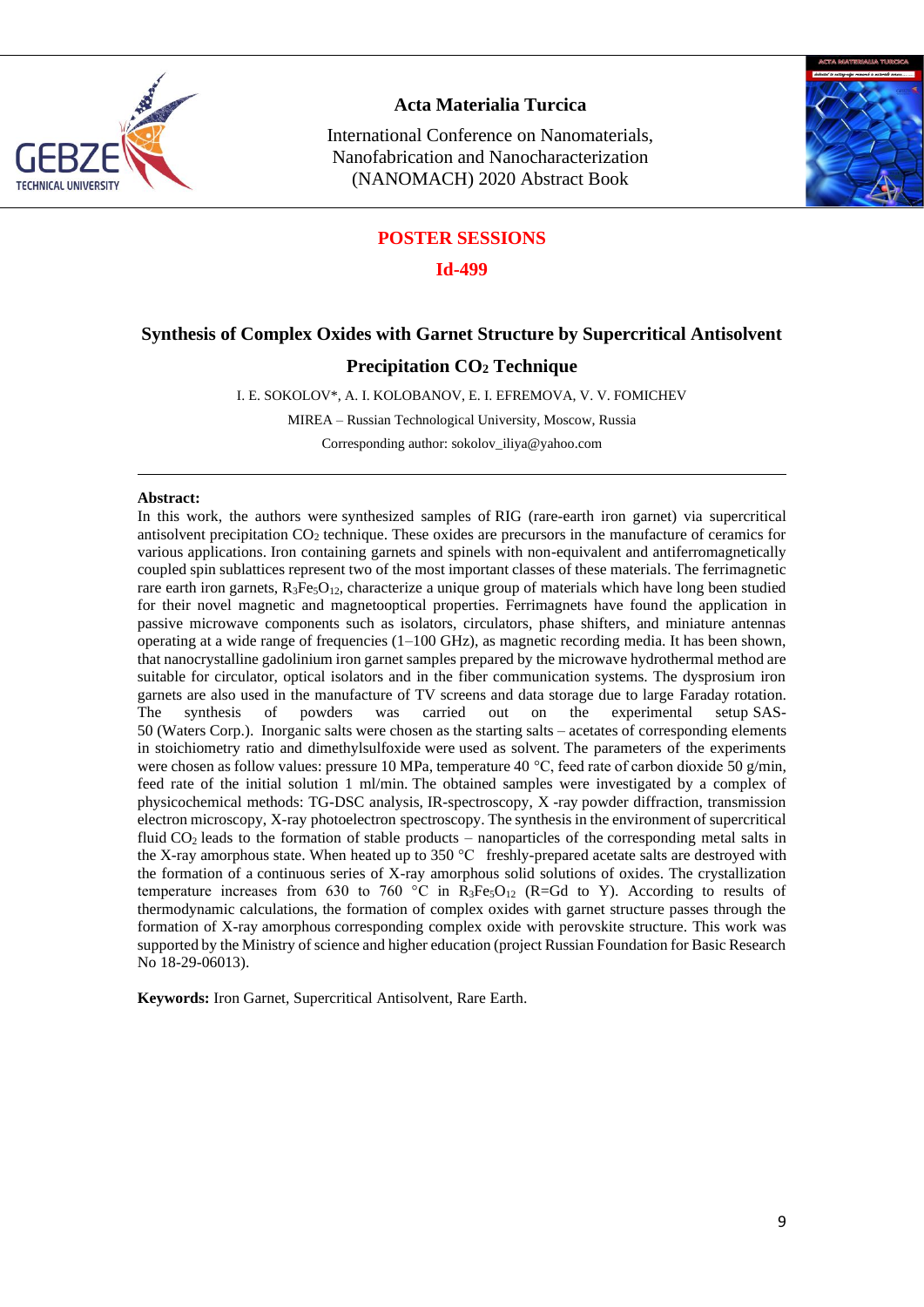

International Conference on Nanomaterials, Nanofabrication and Nanocharacterization (NANOMACH) 2020 Abstract Book



#### **POSTER SESSIONS**

**Id-506**

#### **Kinetics of Processes in the Thermoelectric Material of the Sn-Pb-Te System**

#### **During Heat Treatment**

A. BABICH\*, M. ROGACHEV, A. SHERCHENKOV, Y. SHTERN

Bld. 1, Shokin Square, Zelenograd, Moscow, Russia, 124498, National Research University of Electronic

Technology, +7 916 508 34 23

Corresponding author: drent@yandex.ru

#### **Abstract:**

The development of modern technology is linked with the search of new sources of energy. Thermoelectric generation is one of the promising, and in some cases the only available methods of generating electric power. Thermoelectric generators (TEG) have such qualities as autonomy, durability, ease of operation, noiselessness. These devices can be used as power source for actively developed hightech intelligent systems and sensors, aerospace, military, computer and microwave devices, remote consumers of electricity. However, the relatively low efficiency (not more than 10%) of such devices inhibits their widespread application. Nanostructuring of thermoelectric materials is one of the perspective ways to increase efficiency of TEGs. It leads to the decrease of thermal conductivity with retention of high electrical conductivity. Thermoelectric materials of the Sn-Pb-Te system have been known as suitable materials for TEG application for a long time. But there is very poor information in literature about nanostructuring of such material. In addition, there is practically no information on the study of the kinetics of the effects, which occur in this material with heating. So the aim of this work was to investigate kinetics of processes occurring in the thermoelectric material of the Sn-Pb-Te system during heat treatment. The method of differential scanning calorimetry is well suited to solve this task. Investigated material was synthesized by direct alloying at the temperature of 950 °C in quartz ampoules. Then jaw crusher, knife mill and planetary mill were used. It allows to obtain sizes of the particles about 80-120 nm. Than the hot pressing of the powder was carried out. Differential scanning calorimeter Shimadzu DSC-50 was used for the investigation of thermal properties. Five different heating rates (from 5 to 20 °C/min) were used to investigate kinetics of the processes. Masses of the samples were about 10 mg, Al pans were used. Measurements were carried out in a nitrogen atmosphere (20 ml/min). The technique based on joint application of model-free and model-fitting methods was used. All DSC curves exhibit an exothermal peak at the temperature about 280 °С. The kinetics of this peak was investigated. It was shown that the effective activation energy at the initial stage of the reaction is about 2.3 eV and remains almost unchanged during the reaction, which indicates that one stage dominates in this process. The investigated reaction is most likely described by the second order reaction model. Pre-exponential factor also was determined. It was shown that effective activation energy and pre-exponential factor are related by the compensation equation. The decrease in reaction rate due to increase in activation energy is compensated by the increase of pre-exponential factor. This work was supported by the Russian Science Foundation (project number 18-79-10231).

**Keywords:** TEG, Thermoelectricity, Thermoelectric Generator, Nanostructuring.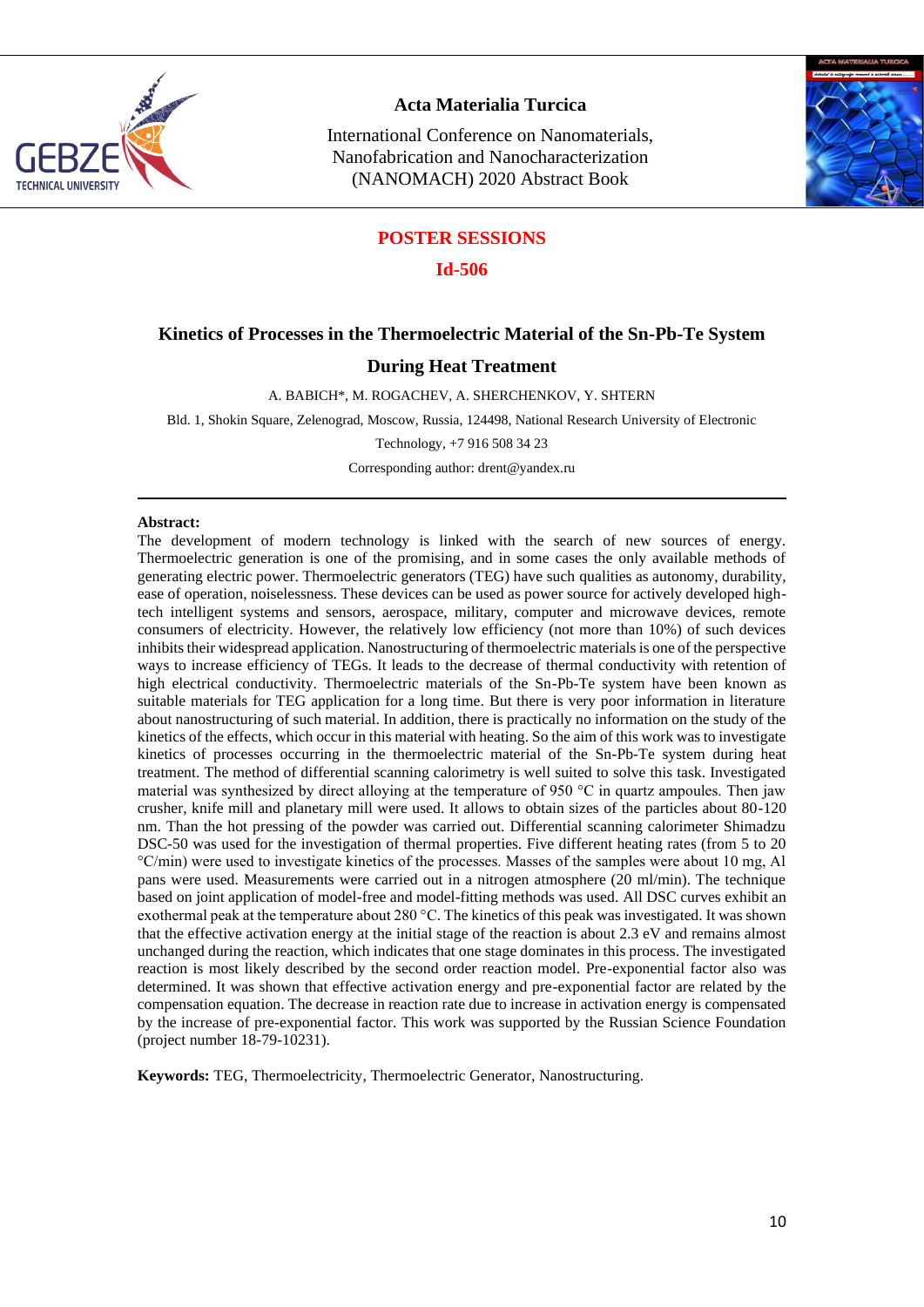

International Conference on Nanomaterials, Nanofabrication and Nanocharacterization (NANOMACH) 2020 Abstract Book



## **POSTER SESSIONS**

**Id-569**

## **Synthesis and Magnetic Properties of CdAs<sup>2</sup> – MnAs System**

A. LEBEDEV $^{1,\,2}$ , V. VOLKOV $^{1,\,}$ A. RIL $^{1,\,}$ S. MARENKIN $^{1,\,2}$ , S. SIZOV $^{2},$  A. ARONOV $^{1,\ast}$ <sup>1</sup>Kurnakov Institute of General and Inorganic Chemistry, Russian Academy of Science, 129626, Russia <sup>2</sup>National University of Science and Technology "MISiS" Moscow, 119049, Russia Corresponding author[: rawork2008@mail.ru](mailto:rawork2008@mail.ru)

#### **Abstract:**

The interaction between the CdAs<sub>2</sub> semiconductor and the ferromagnet MnAs was investigated in the concentration range up to 60 mol% MnAs. Liquidus lines were created. It was shown that between the semiconductor and the ferromagnet the eutectic is forming with coordinates - 6 mol% MnAs and  $T_m=614$ °C. The liquidus lines temperatures, according to the data of melting effects, turned out to be higher than according to crystallization effects. This is due to the tendency for cadmium diarsenide vitrification. MnAs solubility in CdAs<sub>2</sub> was  $\leq 1$  mol%. Magnetic properties measurements show that CdAs<sub>2</sub> - MnAs alloys are ferromagnets ( $T_c=315$  K). The magnetization in these alloys increased with the MnAs content rise. For quenched samples with sizes of ferromagnetic inclusions ≤ 40 nm, a negative magnetoresistance effect of 2-3 % in the saturation magnetic field is characteristic. This is interesting magnetically granular structures creation based on CdAs<sub>2</sub> with MnAs alloys. These data supplemented by the differential scanning calorimetry results. The thermal effect of the conversion from tetragonal (ferromagnetic) to hexagonal (paramagnetic) MnAs modification was observed in the samples. The temperature of the effects correlates with the data for the  $T_c$  determination from magnetic measurements.

Keywords: Synthesis, CdAs<sub>2</sub> – MnAs System, Growth, Magnetic Properties.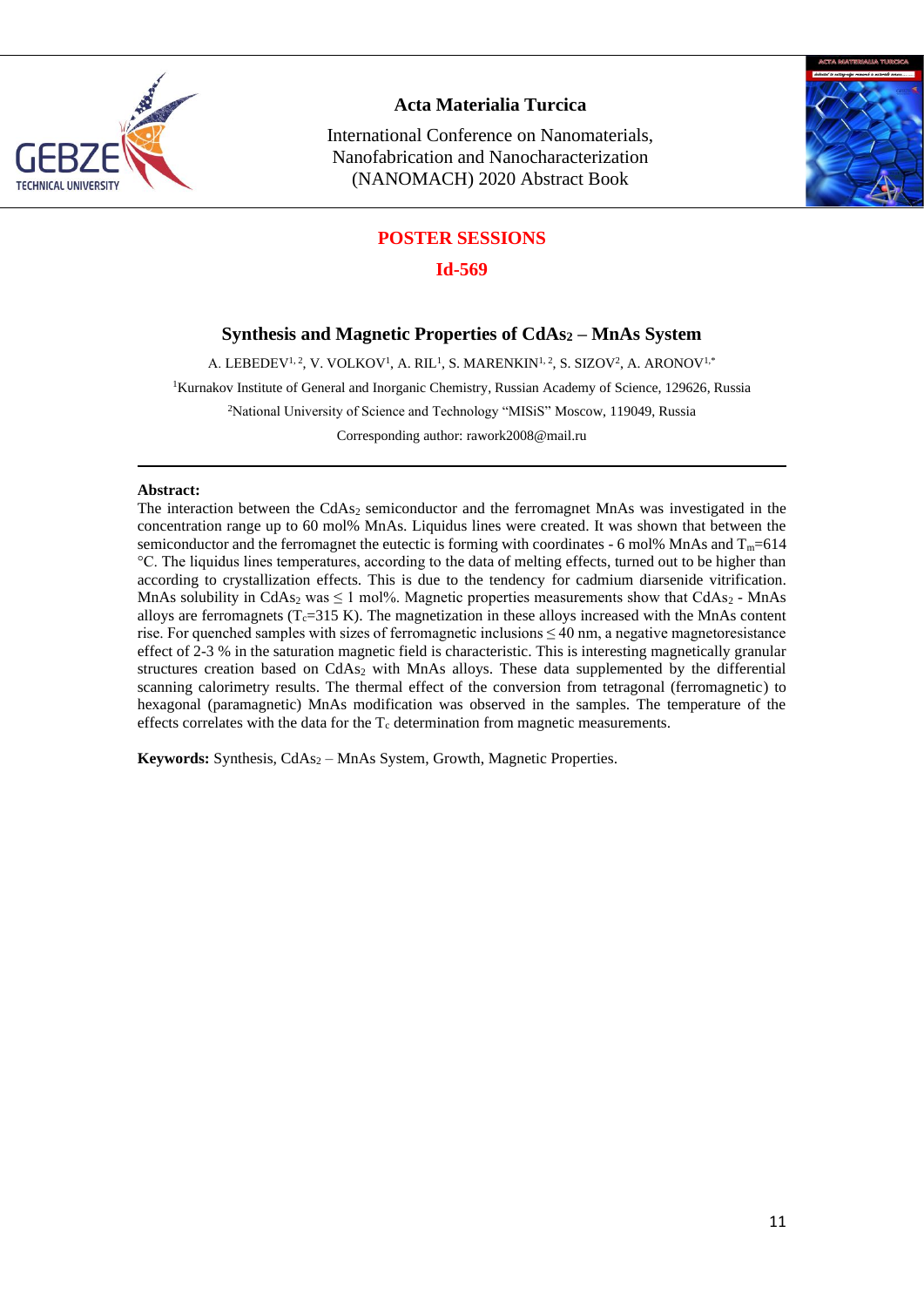

International Conference on Nanomaterials, Nanofabrication and Nanocharacterization (NANOMACH) 2020 Abstract Book



#### **POSTER SESSIONS**

**Id-572**

#### **Anticorrosion Properties of Manganese-containing Complex Oxides,**

#### **Obtained by Calcination Method**

Z. M. RASHIDOVNA, K. D. ISAEVNA, S. S. NIKOLAEVICH, M. V. ALEXANDROVNA\*

Kazan National Research Technological University (Kazan, Russia)

Corresponding author[: vallery78@mail.ru](mailto:vallery78@mail.ru)

#### **Abstract:**

The steady increase in the number of objects made of carbon steel, highly vulnerable to corrosion combined with the increased aggressive environmental impact caused by the development of industrial plants generating waste that has a damaging effect on various materials, make it obvious that this process should be counteracted. The most common way to protect steel objects from environmental corrosive effects is dyeing. The coatings applied to the surface of various substrates are usually multi-layered and the first pre-coating layer has the main protective load. Anti-corrosive effectiveness of primers is provided by including of inhibiting pigments in their structure. In recent years, in the search for alternatives to toxic anticorrosive chromium pigments, the use of complex metal oxides in this capacity has been actively developed. In this work, the anticorrosive and other physicochemical properties of complex oxides, including manganese in oxidation degrees +4 and +5, obtained by the calcination method were investigated. As a result, it has been shown that the products obtained have good prospects for being used as anti-corrosion pigments. Higher inhibitory properties of pigments containing manganese in oxidation state +5, is probably a consequence of their aqueous extract's alkaline reaction. During the experiments, it was found that the competitiveness of the synthesized pigments can be markedly enhanced by using natural ore, pyrolusite, as manganese source. The complex oxides of manganese in the oxidation state +4 and +5 were synthesized using the method of calcination. Their physicochemical properties allow to use them as anti-corrosion pigments. The calcination product containing  $Mn$  (V) and BaSO<sub>4</sub>, possibly as a stabilizer, has higher anti-corrosion properties, probably due to the alkaline reaction of the aqueous extract. The proven possibility of using natural pyrolusite as a raw material containing manganese can contribute to the significant reduction in the cost and, consequently, increased competitiveness of the synthesized pigments.

**Keywords:** Anticorrosive Pigments, Toxicity, Manganese-containing Complex Oxides, Calcination.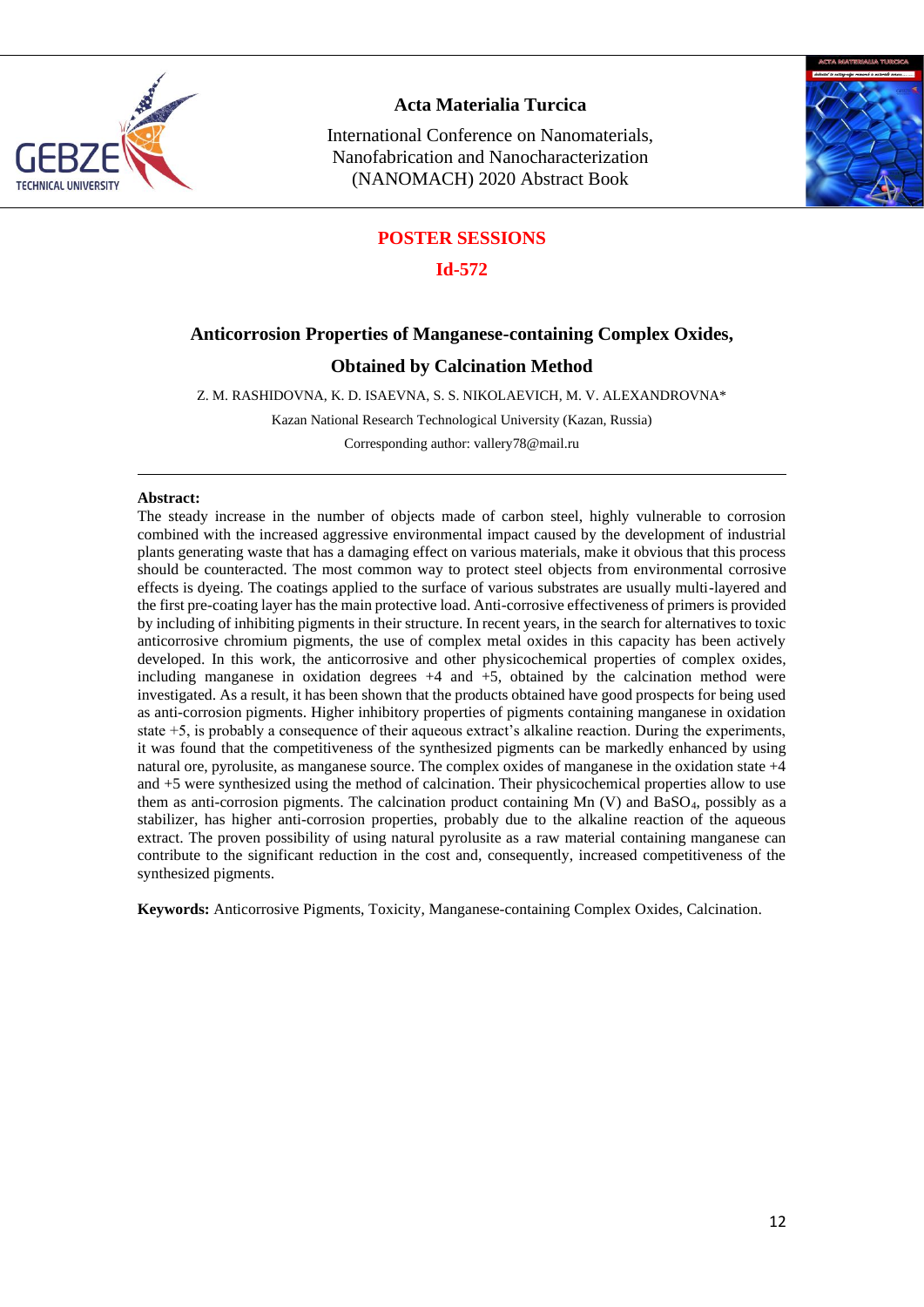

International Conference on Nanomaterials, Nanofabrication and Nanocharacterization (NANOMACH) 2020 Abstract Book



#### **POSTER SESSIONS**

**Id-592**

#### **Anticorrosive Properties of Settled and Coprecipitated Metal Manganates**

Z. M. RASHIDOVNA\*, K. D. ISAEVNA, S. S. NIKOLAEVICH, D. R. NARIMANOVICH

Kazan National Research Technological University, Kazan, Russia

Corresponding author: [zigmay4@mail.ru](mailto:zigmay4@mail.ru)

#### **Abstract:**

In the modern industrialized society, anti-corrosive protection of metals is one of the most important scientific, technical and economic problems. Its solution can save huge material and financial resources. In the course of time, the problem of preserving the metal fund, primarily steel objects, becomes more acute due to the increasing use of corrosive environment, high temperatures and pressures in industry. Carbon steel being the most commonly used structural material also belongs to corrosion-sensitive metals. Constantly increasing environmental requirements to paints' and varnishes' components make the development of low toxic anti-corrosive pigments obligatory. The use of complex metal oxides, manganites in particular, as pigments seems to be a fruitful direction for finding this problem solution. The synthesis and study of the calcium and barium manganites' properties showed that, despite the high inhibitory ability of aqueous extracts, it is not possible to use them widely as anti-corrosion pigments because of the high content of water-soluble substances. The co-precipitation of calcium manganite and phosphate made it possible to eliminate this disadvantage, opening up new opportunities in expanding the range of low-toxic anti-corrosion pigments. The analysis showed that coprecipitation with calcium phosphate had a slight effect on the pH of aqueous extract and oil absorption of calcium manganite. Inhibiting properties also remain almost unchanged up to 50% phosphate content, while the content of water-soluble substances decreases by more than 5 times. This confirms the correctness of the chosen modification of manganites and opens up broad opportunities in anticorrosive pigments development, the active principle of which are manganites of various metals. In order to eliminate this drawback, coprecipitated calcium manganite phosphates with different phosphate contents were synthesized. The inclusion of up to 50% of the phosphate component in the pigment practically does not reduce the inhibiting efficiency of aqueous extracts, and that confirms the correct choice of manganites' modification and opens up wide possibilities for expanding the range of anticorrosive pigments.

**Keywords:** Anticorrosive Pigments, Toxicity, Complex Oxides, Precipitated Manganites, Coprecipitated Phosphates.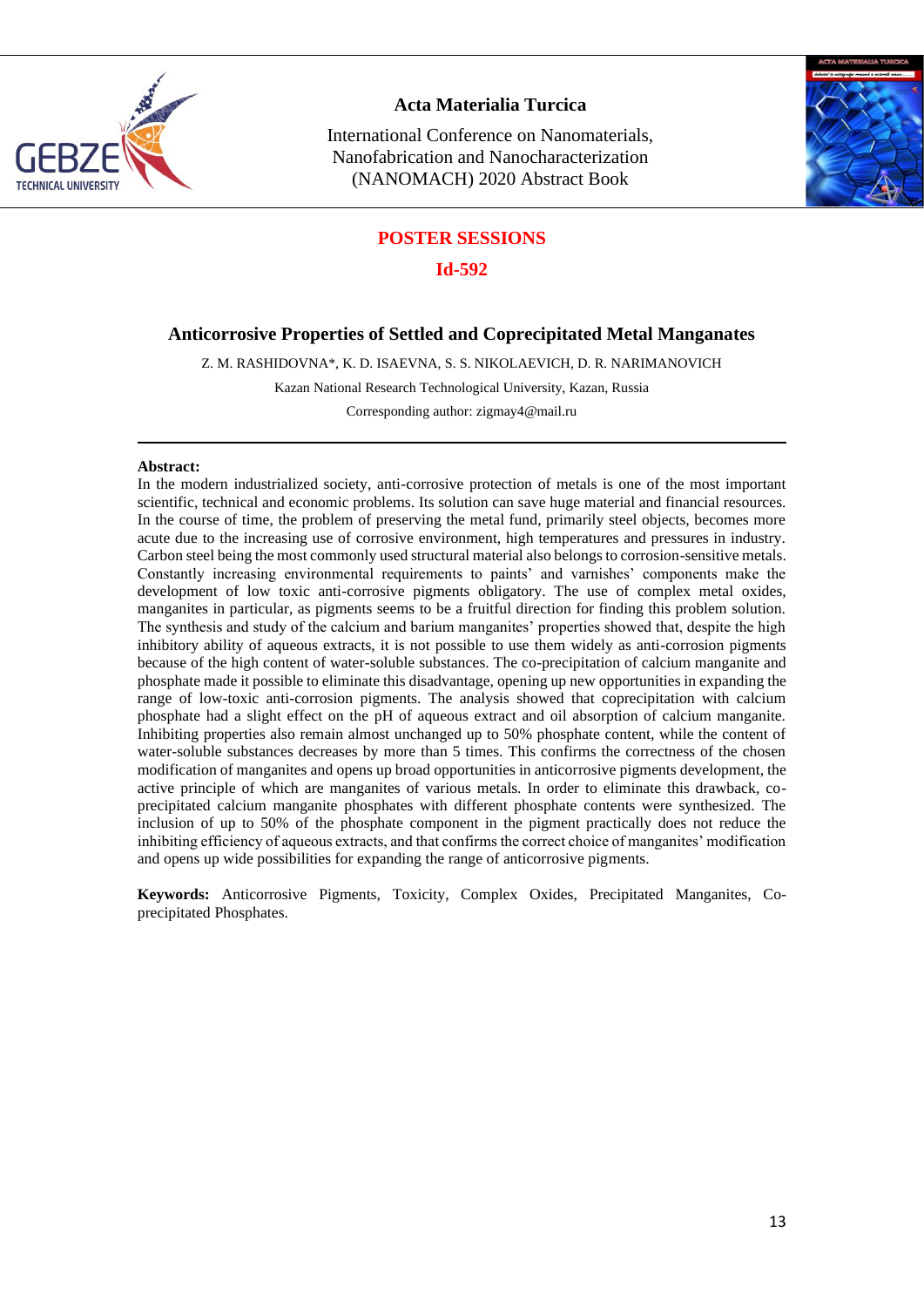

International Conference on Nanomaterials, Nanofabrication and Nanocharacterization (NANOMACH) 2020 Abstract Book



#### **POSTER SESSIONS**

#### **Id-632**

# **Nano-immunosorbents Based on SiO<sup>2</sup> Nanoparticles Functionalized with Antibody for Dicamba Pesticide Dosing**

R. D. STOICA $^{1,2*}$ , I. DOROBANȚU<sup>1</sup>, L. NEAGU<sup>1</sup> C. C. MUSTACIOSU<sup>1</sup>, C. COMAN<sup>3</sup> and D. ANCUȚA $^3$ 

<sup>1</sup>Horia Hulubei National Institute for Physics and Nuclear Engineering (IFIN-HH), 30 Reactorului St., Magurele-

Bucharest, 077125, Romania

<sup>2</sup>Faculty of Medical Engineering, University POLITEHNICA of Bucharest, 313 Splaiul Independentei St.,

Bucuresti, 060042, Romania

3 "Cantacuzino" National Institute of Medical-Military Research and Development, 103 Splaiul Independenței St.,

Bucureşti, 050096, Romania

Corresponding author: [raluca.stoica@nipne.ro](mailto:raluca.stoica@nipne.ro)

#### **Abstract:**

Dicamba (3,6-dichloro-2-methoxybenzoic acid) is a broad-spectrum herbicide used in agriculture and its residues in soil and water require high sensitivity analysis like in order to establish the contamination level of the alimentary products and the environmental factors. Interaction between antigen and antibody in vitro is used to detect either the antigen or antibody by the ELISA technique. Nano-immunosorbents are nanoparticles functionalized with components of immune system (antigens/antibodies). Nano-ELISA (Enzyme Linked Immunosorbent Assay) technique is based on nanoparticles functionalized with antigens/antibodies (nano-immunosorbents) with large total surfaces having an improved efficiency due to their strong adsorption capacity, the high surface-volume ratio and the high diffusion coefficient of the nanoparticles. The immune reaction between the obtained nano-immunosorbents and dicamba analyte, both in suspension, used in nano-ELISA has the advantage of minimizing the diffusion distances between antigen and antibody and time to reach the chemical equilibrium in comparison with heterogeneous ELISA technique. Polyclonal antibodies against residual pesticide 3,6-dichloro-2-methoxybenzoic acid (Dicamba) were obtained by immunization of New Zealand Rabbits experiments undertaken under national and international regulations concerning animal testing, with Dicamba-bovine serum albumin as immunogenic conjugate. The gamma globulins were separated by the chemical method using  $(NH_4)$  $SO_4$ due to its higher efficiency. Anti-Dicamba antibodies were functionalized using 3-aminopropyl triethoxysilane (APTES) and glutaraldehyde (GA) chemistry. Protein coupling capacity was determined and characterization was made by scanning electron microscopy and atomic force microscopy.

**Keywords:** Antigen, Antibody, Dicamba, Nano-immunosorbent, Nano-ELISA.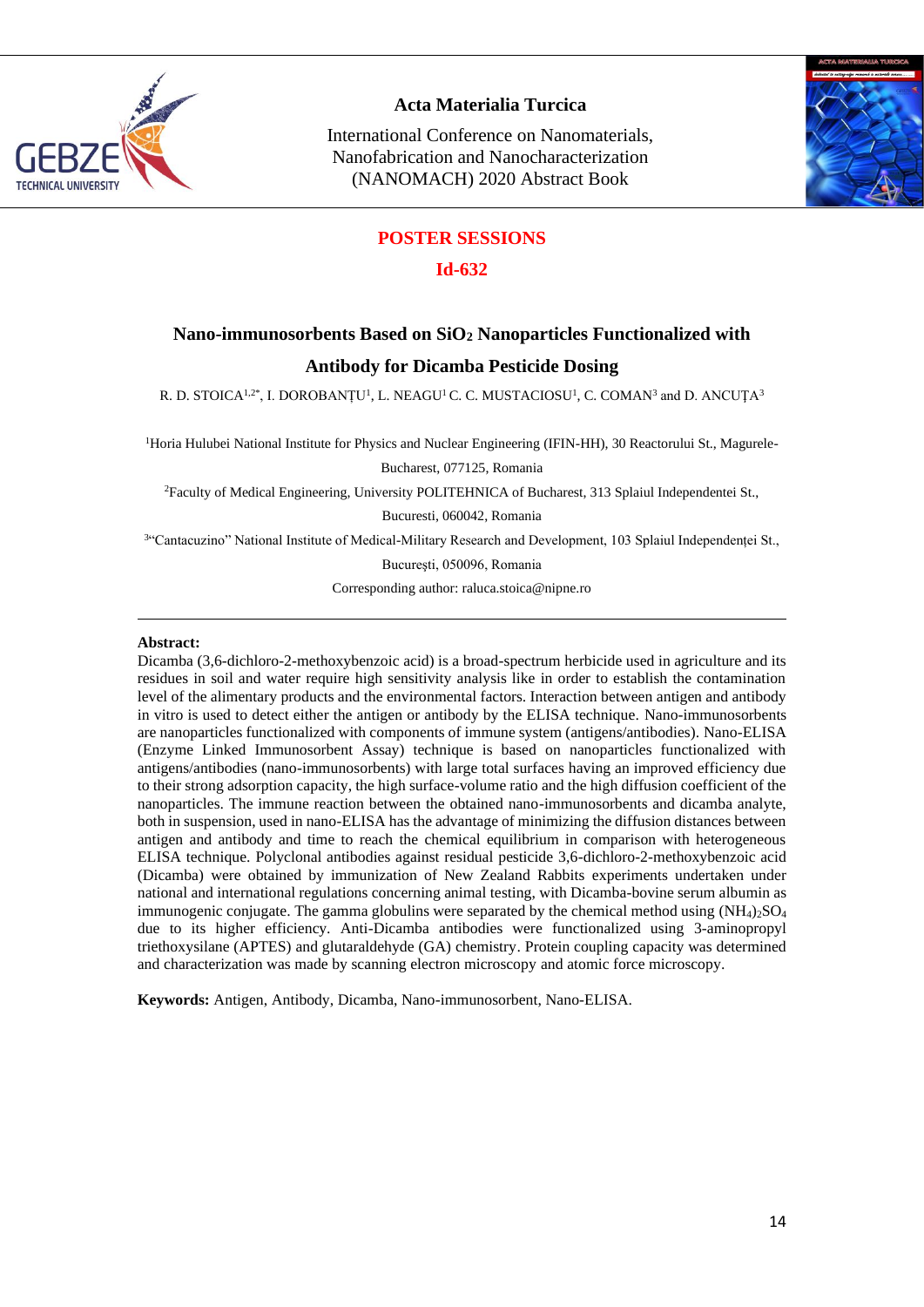

International Conference on Nanomaterials, Nanofabrication and Nanocharacterization (NANOMACH) 2020 Abstract Book



#### **POSTER SESSIONS**

**Id-633**

### **Separation of Antibodies by Affinity Class Using Nano-Immunosorbents based**

#### **on SiO<sup>2</sup> Nanoparticles Functionalized with Antigen**

I. DOROBANȚU<sup>1\*</sup>, L. NEAGU<sup>1</sup>, R. D. STOICA<sup>1,2</sup>

<sup>1</sup>Horia Hulubei National Institute for Physics and Nuclear Engineering (IFIN-HH), 30, Reactorului St., Magurele-

Bucharest, 077125, Romania

<sup>2</sup>Faculty of Medical Engineering, University POLITEHNICA of Bucharest, 313 Splaiul, Independentei St.,

Bucuresti, 060042, Romania

Corresponding author: [idoro@nipne.ro](mailto:idoro@nipne.ro)

#### **Abstract:**

Using affinity chromatography, performing the selective procedure for the dissociation of the antibodies coupled to the homologous antigen in the affinity chromatographic column can lead to obtaining sets of antibodies with different affinity classes that can be used in the immunochemical dosing techniques. The aim of separating antipesticide antibodies by affinity classes is to select from the polyclonal antiserum the highest affinity antipesticide antibodies. The affinity chromatography separates proteins on the basis of reversible interaction between a protein (or a group of proteins) and a specific ligand coupled to a chromatography matrix. Nano-immunosorbents are nanoparticles functionalized with antigens/antibodies with large total surfaces having an improved efficiency due to their strong adsorption capacity, the high surface-volume ratio and the high diffusion coefficient of the nanoparticles. The need for the purification of specific antibodies is given both by the source from which they are isolated and by their subsequent use. Chromatography is a separation method of where the components to be separated are selectively distributed between two immiscible phases. The functionalization of nanoparticles with antigens combines the properties of the SiO<sup>2</sup> nanoparticles themselves with the specific and selective recognition ability of the antibodies-antigens interactions. The non-magnetic nanoparticles are coupled with specific antigen and have the advantages of a large specific surface compared to the classical immunosorbents. Separation by affinity classes was done by eluting solutions of different pH's over the Ag type NIS. Separation of specific anti-Dicamba antibodies with high affinity constant is performed at extreme pH (acidic or basic).

**Keywords:** Antigen, Antibody, Nano-immunosorbent, Affinity Class, Separation.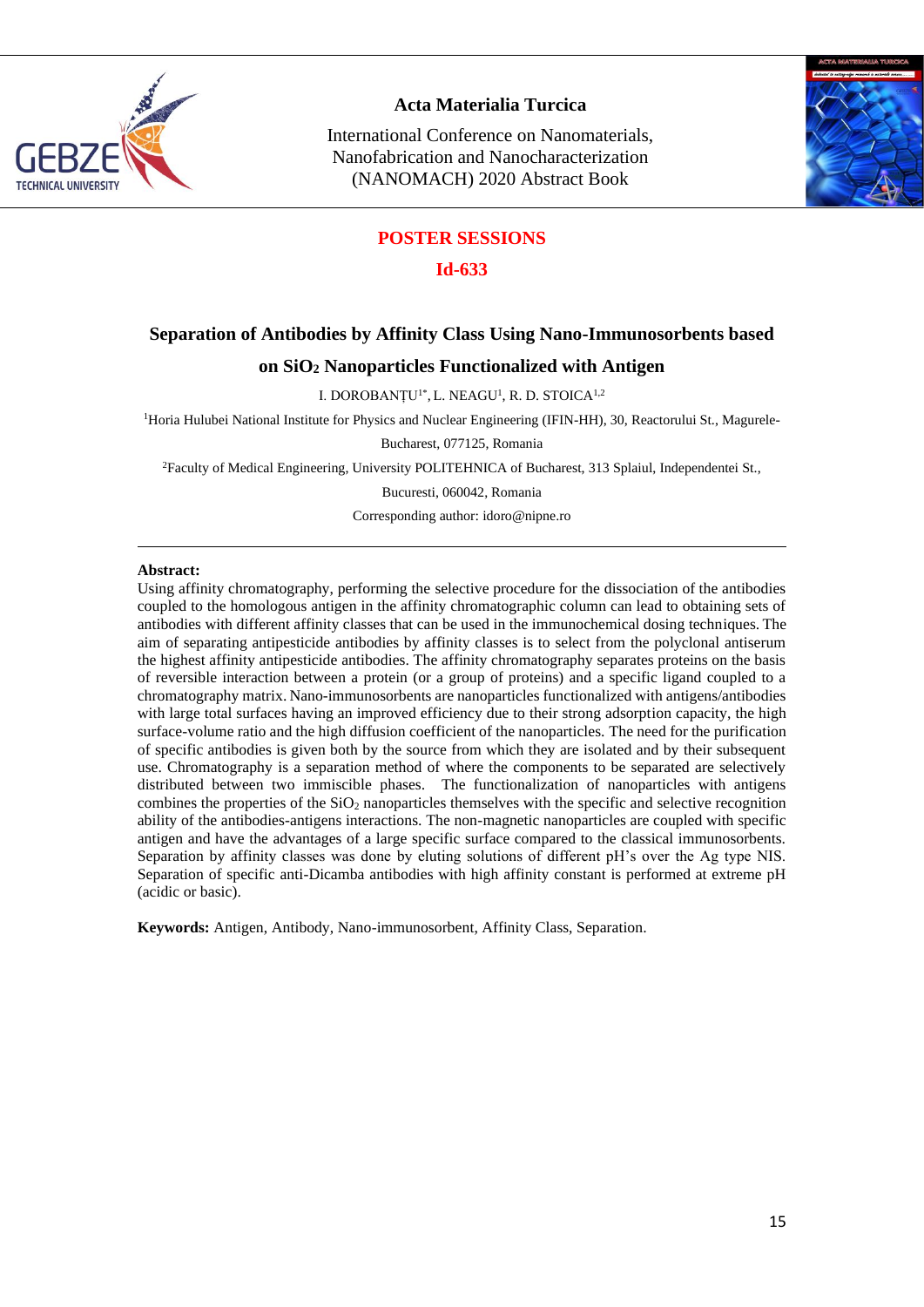

International Conference on Nanomaterials, Nanofabrication and Nanocharacterization (NANOMACH) 2020 Abstract Book



## **POSTER SESSIONS**

#### **Id-659**

#### **Synthesis and Characterization of Graphene-covered Silver Nanoparticles**

Z. OSVÁTH\*, A. PÁLINKÁS, G. PISZTER, G. MOLNÁR

Centre for Energy Research, Institute of Technical Physics and Materials Science, 1525 Budapest, P.O. Box 49,

Hungary

Corresponding author[: zoltan.osvath@energia.mta.hu](mailto:zoltan.osvath@energia.mta.hu)

#### **Abstract:**

Noble metallic nanoparticles are widely exploited for chemical and biological sensing due to their local surface plasmon resonance and surface enhanced Raman scattering properties. In particular, the optical properties of gold (Au) and silver (Ag) nanoparticles are highly investigated due to their enhanced interaction with light. Nanostructured Ag is the best material for plasmonics due to the absence of interband absorptions and low optical loss at optical frequencies. However, silver has poor stability under ambient conditions, forming Ag2S on its surface. This leads to morphological changes of the Ag nanoparticles, and significant diminishing of the optical properties. Covering Ag nanoparticles with graphene provides not only a unique platform to study the silver–graphene interaction at nanoscale, but also a way for preserving the high surface plasmon resonance intensity of the nanoparticles, which is of key importance in potential applications. Combining Ag nanoparticles with graphene can yield hybrid materials with enhanced light-matter interaction. Here we report a simple method for the synthesis of graphene-silver nanoparticle hybrids on highly oriented pyrolytic graphite and  $SiO<sub>2</sub>$  substrates. The physical properties of graphene-covered silver nanostructures were investigated by atomic force microscopy, scanning tunneling microscopy and spectroscopy, optical reflectance and Raman spectroscopy. We showed that the graphene overlayer can protect the silver nanostructures from the sulfurization occurring under ambient conditions. The Authors acknowledge financial support from the National Research, Development and Innovation Office (NKFIH) in Hungary, through the Grants K-119532 and KH-129587. Z.O. acknowledges the János Bolyai Research Fellowship from the Hungarian Academy of Sciences.

**Keywords:** Silver Nanoparticles, Graphene, Graphene-based Hybrid Nanostructures.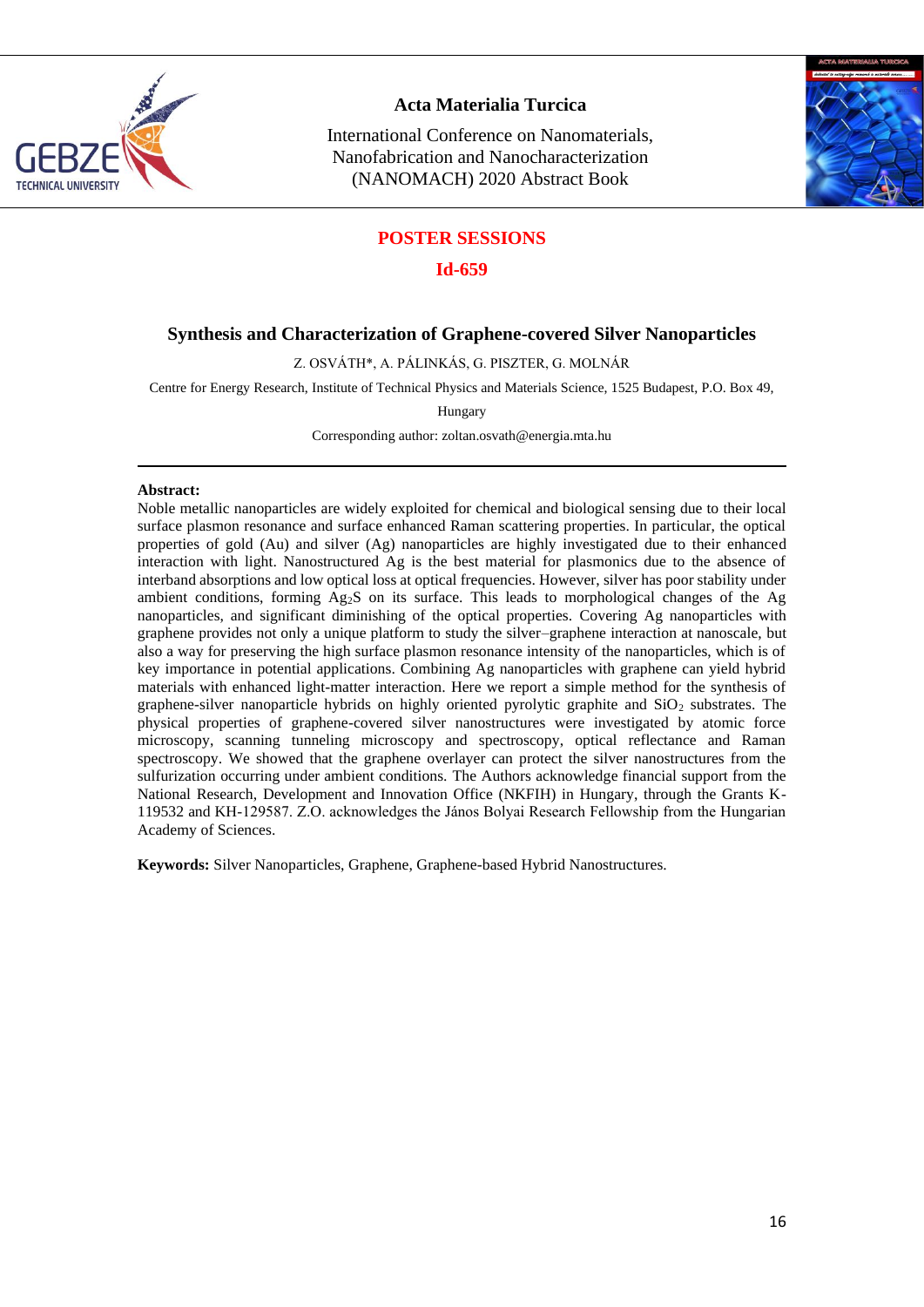

International Conference on Nanomaterials, Nanofabrication and Nanocharacterization (NANOMACH) 2020 Abstract Book



## **POSTER SESSIONS**

#### **Id-670**

# **Dynamic Mechanical Characterization of Ternary Polylactide Nanocomposites Reinforced with Hybrid Montmorillonite/Carbon Nanotubes for High-**

#### **Performance Applications**

O. M. SANUSI $^{1,2*}$ , A. BENELFELLAH $^{1,3}$ , Z. TERZOPOULOU<sup>4</sup>, D. N. BIKIARIS<sup>4</sup>, N. A. HOCINE<sup>1</sup>

1 INSA CVL, Univ. Tours, Univ. Orléans, LaMé, 3 rue de la Chocolaterie, CS 23410, 41034 Blois, Cedex, France

<sup>2</sup>Department of Mechanical Engineering, Federal University Oye-Ekiti, Ekiti, Nigeria

<sup>3</sup>DRII, IPSA, 63 boulevard de Brandebourg, 94200 Ivry-Sur-Seine, France

<sup>4</sup>Department of Chemistry, Laboratory of Polymer Chemistry and Technology, Aristotle University of Technology,

**Greece** 

Corresponding author[: olawale.sanusi@insa-cvl.fr](mailto:olawale.sanusi@insa-cvl.fr)

#### **Abstract:**

Incorporation of inorganic rigid nanoparticles remains the most effective means of improving polymer properties; montmorillonite and multi-walled carbon nanotubes are legendary in this field for their individual exceptional physical characteristics. Hybridization of the montmorillonite (MMT) and carbon nanotubes (CNT) is anticipated to create a synergistic role in polymer. At a definite nanofillers concentration, termed percolation threshold, there exists a strong structured-network formation leading to improved bulk polymer properties. This research presents the preparation of polylactic acid (PLA) nanocomposites, reinforced with hybrid of MMT/CNT, through a combined solution and melt mixing methods. A unique investigation on the dynamic mechanical parameters (storage modulus, loss modulus, and damping factor) in relation to incorporation of MMT/CNT hybrid and identification of the percolation threshold through the viscoelastic behaviour is presented. Comparatively, binary nanocomposites reinforced solely with CNT, equivalent to the mass fraction of MMT/CNT hybrid used in ternary nanocomposite, is studied. It was found that the incorporation of MMT enriched the dispersion of CNT in PLA and reduced the percolation threshold of CNT from 1.0 to 0.34 %wt. With 1 %wt MMT/CNT loading in PLA, optimum storage and loss moduli improvement of  $\sim$ 30 and 78% was attained, while binary PLA/CNT requires 1.5 wt% CNT loading to achieve 30 and 37 % of the same viscoelastic properties. Hence, it is thoughtful that the ternary PLA nanocomposite could be efficiently used for advanced applications where biodegradability, high rigidity and thermomechanical properties are basically required.

**Keywords:** Poly(lactic acid), Montmorillonite; Carbon Nanotubes, Nanocomposite, Viscoelastic.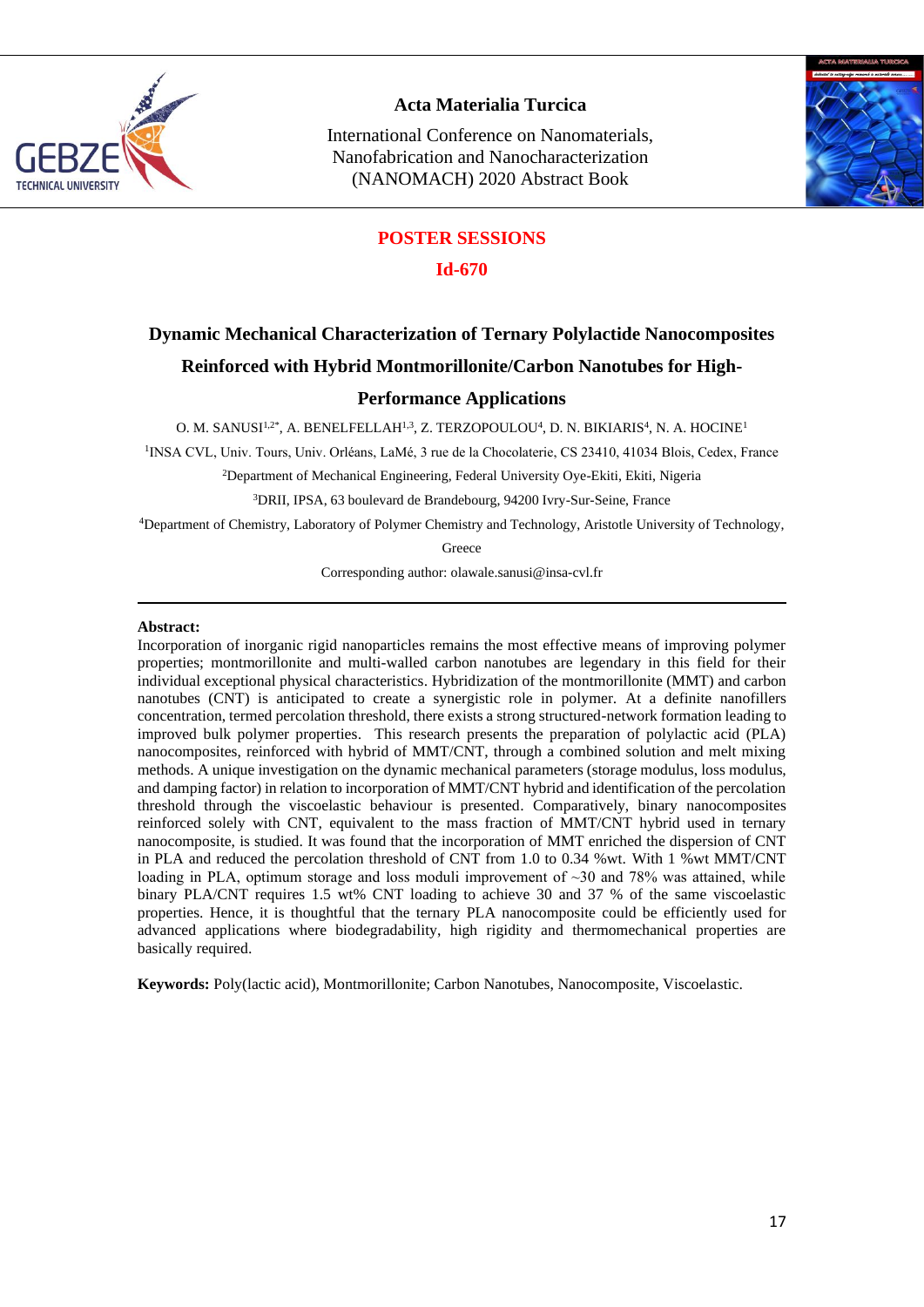

International Conference on Nanomaterials, Nanofabrication and Nanocharacterization (NANOMACH) 2020 Abstract Book



## **POSTER SESSIONS**

**Id-674**

# **The Study on Controlling Inclusions on the Properties of Cast Al SiC Metal**

### **Matrix Composit**

N. Gupta<sup>1,\*</sup>, N. K. Singh<sup>2</sup>, S. K. Sen<sup>3</sup>, P.P. Chattadhyay<sup>4</sup>

<sup>1</sup>Foundry Tech Dept., National Institute of Foundry and Forge Technology, Ranchi -834003, India <sup>2</sup>Forge Tech Dept., National Institute of Foundry and Forge Technology, Ranchi -834003, India <sup>3</sup>Research and Development Centre of Iron and Steel, SAIL, Ranchi- 834002, India <sup>4</sup>National Institute of Foundry and Forge Technology, Ranchi -834003, India Corresponding author: ng\_nifft@yahoo.com

**Abstract:** Cast Metal Matrix Composit are widely Manufactured in foundry Industry. Processing of Metal Matrix composit by stir mixing and casting requires special precautions including temperature control and design of pouring and gating systems. The effects of inclusion on the fluidity, viscosity, nucleation, growth etc are a matter of concern. Apart from composit material like SiC, TiB, Flyash the additional wettability improvement material like  $K_2T$ i $F_6$  and pre and post working on melt brings great changes in soundness of casting hence additionaly brings improvement in Mechanical and Metallurgical Quality which is required for all automotive, railway, space, computer hardware and recreational equipments. This paper studies the quality of Al SiC cast metal matrix composit with control on these parameters.

**Keywords:** Composit; Processing, Temperature Control, Wettability, Nucleation.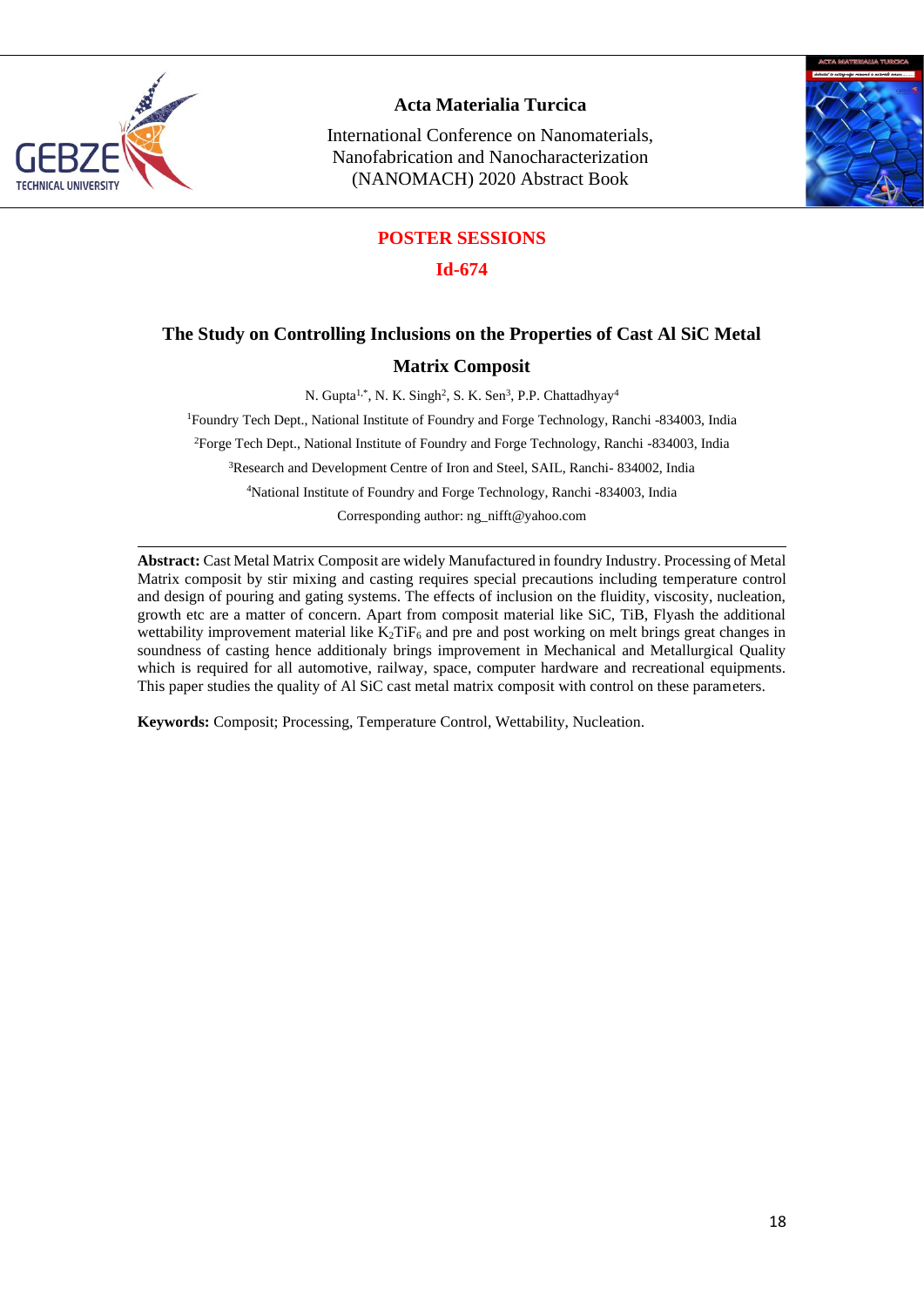

International Conference on Nanomaterials, Nanofabrication and Nanocharacterization (NANOMACH) 2020 Abstract Book



#### **POSTER SESSIONS**

**Id-675**

#### **Characteristics of Bio-hybrid Hydrogels Modified with the Thermosensitive**

#### **Nanocarrier - Salicylic Acid System**

K. BIALIK-WĄS<sup>1</sup>, K. PLUTA<sup>2,\*</sup>, D. MALINA<sup>2</sup>

<sup>1</sup>Institute of Organic Chemistry and Technology, Faculty of Chemical Engineering and Technology, Cracow

University of Technology, 24 Warszawska St., 31155 Cracow, Poland

2 Institute of Inorganic Chemistry and Technology, Faculty of Chemical Engineering and Technology, Cracow

University of Technology, 24 Warszawska St., 31155 Cracow, Poland

Corresponding author: klaudia.pluta@pk.edu.pl

#### **Abstract:**

Hydrogels as a cross-linked polymer network can provide spatial and temporal control over the release of various therapeutic ingredients and consequently are utilized for drug delivery applications. Moreover, recently, due to the unique properties, thermosensitive nanocarriers have become greatly appreciated in the field of controlled drug delivery system. The combination of these components offers features for an ideal wound dressing material. Lately, both sodium alginate - an anionic polymer of natural origin, as well as a poly(vinyl alcohol), which is a synthetic polymer, are successfully used in medicine for wound dressing especially for difficult-healing wounds, including venous ulcers diabetic wounds and bedsores. Even though both polymers meet the requirements of non-toxicity and biocompatibility only their combination can improve their desirable clinical properties, such as adhesiveness, fluid absorption, or gas diffusion which affect their use as wound dressing materials. In this work, the system of thermosensitive nanocarrier – salicylic acid was incorporated into sodium alginate/poly(vinyl alcohol) hydrogel with *Aloe vera* content to achieve a wound dressing material which might effectively accelerate the wound healing process. Briefly, N-isopropylacrylamide based nanocarriers were prepared through a direct one-step emulsion polymerization technique. The synthesis was monitored using UV-Vis spectrophotometry, allowing for the selection of the optimal parameters of the reaction. The chemical structure of obtained system was characterized using FT-IR spectroscopy. Then, the encapsulation of the salicylic acid as a model active substance in a prepared thermosensitive polymer nanocarrier was conducted. The efficiency of encapsulation and the average particle size of the carrier, were evaluated. Moreover, the morphology of proposed polymeric nanocarriers both, before and after encapsulation were carried out using scanning electron microscopy (SEM). In order to prepare the hybrid system, pre-made drug-nanocarrier spheres were initially dispersed into the hydrogel precursor based on aquatic solution of sodium alginate, poly(vinyl alcohol) and *Aloe vera* extract. Finally, obtained cross-linked, flexible and transparent materials were analyzed in terms of their chemical structure, surface morphology and their swelling and degradation properties in different simulated body fluids. We gratefully acknowledge financial support from The National Centre for Research and Development in the frame of 41/0146/L-9/17/NCBR/2018.

**Keywords:** Bio-hybrid Hydrogels, Thermosensitive Nanocarrier.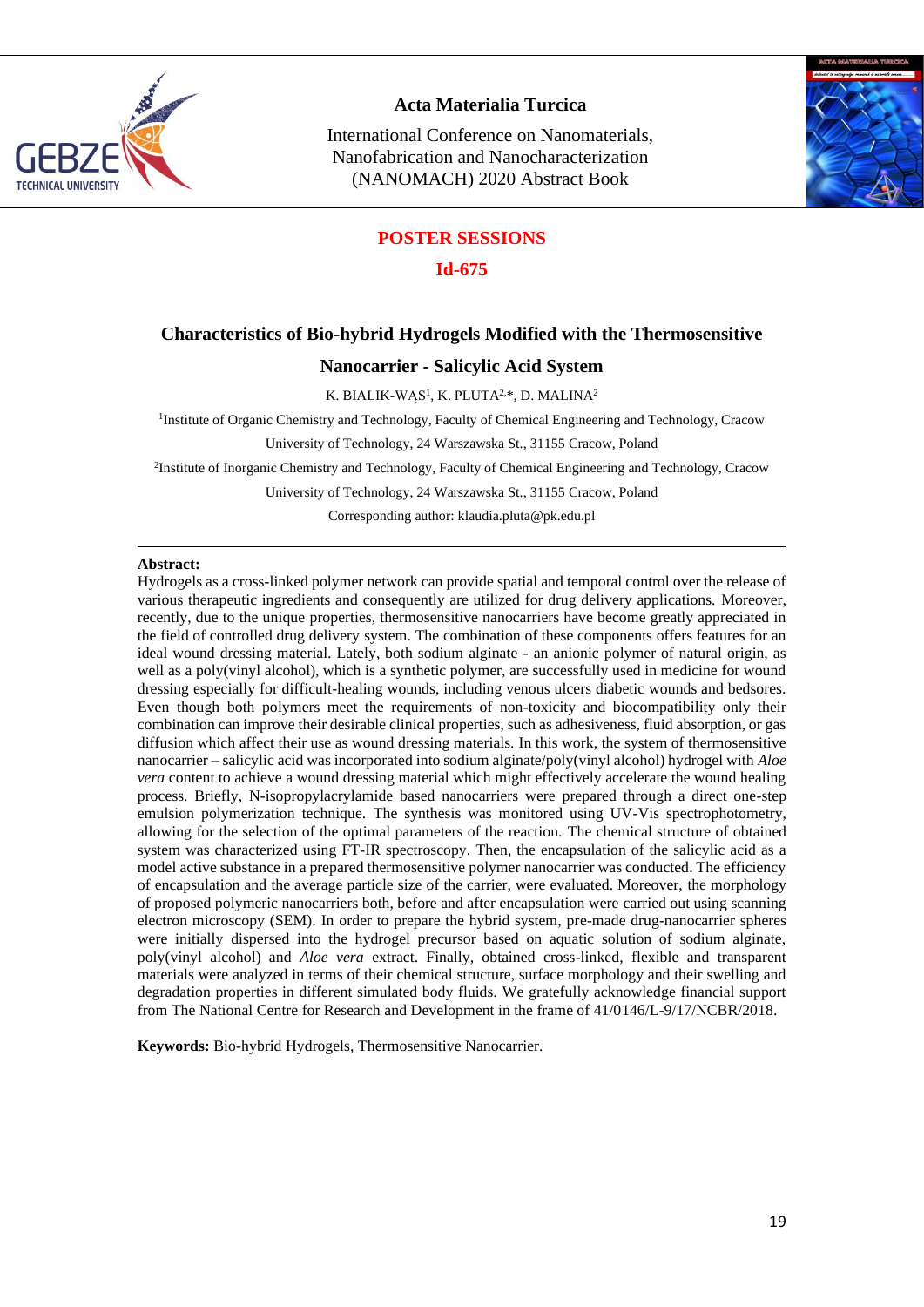

International Conference on Nanomaterials, Nanofabrication and Nanocharacterization (NANOMACH) 2020 Abstract Book



## **POSTER SESSIONS**

**Id-679**

## **Microstructural Properties of Ca doped ZnO Thin Films**

G. SEKICEK, Z. B. BAHISI ORAL\*

Gebze Technical University, Institute of Biotechnology, Turkey

Corresponding author: [boral@gtu.edu.tr](mailto:boral@gtu.edu.tr)

#### **Abstract:**

Utilization of Zinc oxide (ZnO) thin films have great potential for biosensors due to their biocompatibility, ease of synthesis by diverse methods, and chemical stability. In this study, undoped and Calcium (Ca) doped ZnO thin films were fabricated by sol-gel dip coating method to examine the effects of Ca doping on ZnO thin films. 0.5 M homogeneous solution was prepared via sol–gel method by adding 0%, 1% and 5% (wt%) Ca. Thin films were deposited on glass substrates by dip coating with a withdrawal speed of 100 mm/min. Thermal characterization of the films was examined by thermogravimetric analysis/differential thermal analysis (TGA/DTA). Microstructure characterization and corresponding chemical composition of the films were determined by using X-ray diffraction (XRD), Scanning Electron Microscope (SEM) and Energy-dispersive X-ray spectroscopy (EDS). The results are indicated that the microstructural properties of ZnO thin films were [significantly](https://www.powerthesaurus.org/obviously/synonyms) affected by the ratio of Ca doping. It can be concluded that Ca doped films can be strong candidate for biosensing devices.

**Keywords:** Ca Doped ZnO Thin Films, Sol-gel Dip Coating, Microstructure Characterization.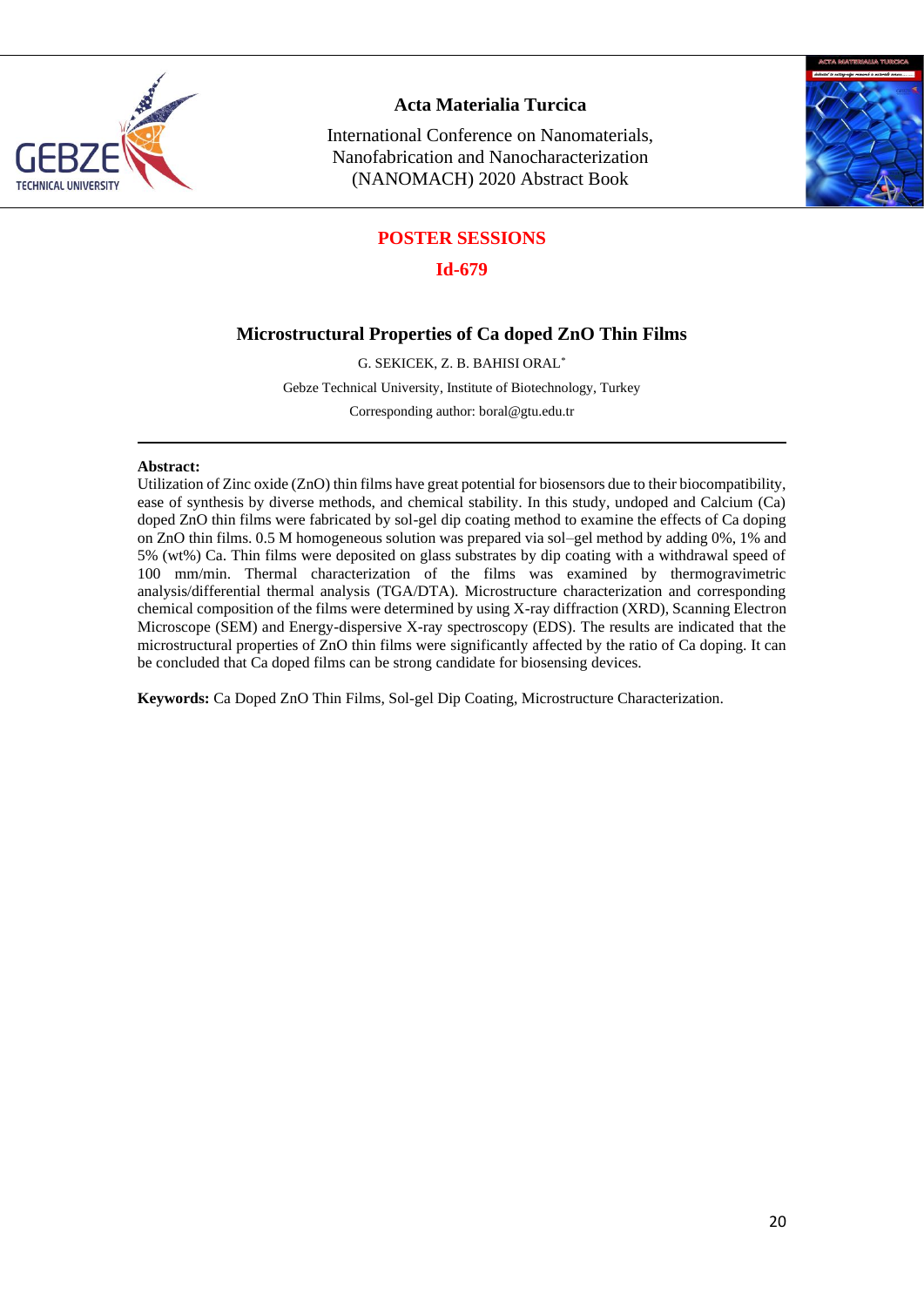

International Conference on Nanomaterials, Nanofabrication and Nanocharacterization (NANOMACH) 2020 Abstract Book



# **ALL SUBMISSIONS & TOPICS**

| <b>Topics</b>                             | Submission                                                                                                                                                                         |
|-------------------------------------------|------------------------------------------------------------------------------------------------------------------------------------------------------------------------------------|
| <b>2D Materials Including</b><br>Graphene | Id 678 - Silicene, Medicine, and the Lancetgate                                                                                                                                    |
| Nanobiotechnology                         | Id 679 - Microstructural Properties of Ca doped ZnO Thin Films                                                                                                                     |
| <b>Nanocomposites</b>                     | Id 569 - Synthesis and Magnetic Properties of $CdAs2 - MnAs$ System                                                                                                                |
|                                           | Id 670 - Dynamic Mechanical Characterization of Ternary Polylactide<br>nanocomposites Reinforced with Hybrid Montmorillonite/Carbon<br>Nanotubes for High-performance Applications |
|                                           | Id 674 - The Study on Controlling Inclusions on the Properties of Cast<br>Al SiC Metal Matrix Composit                                                                             |
| <b>Nanofluids</b>                         | Id 595 - Study on Hybrid Nanofluid Exposed to Radiation and Heat<br>Generation                                                                                                     |
|                                           | Id 506 - Kinetics of Processes in the Thermoelectric Material of the Sn-<br>Pb-Te System during Heat Treatment                                                                     |
|                                           | Id 553 - Nanoencapsulated Aroma Finishing on Fabric by Sol-gel<br>Process                                                                                                          |
|                                           | Id 632 - Nano-immunosorbents based on SiO <sub>2</sub> Nanoparticles<br>Functionalized with Antibody for Dicamba Pesticide Dosing                                                  |
| <b>Functional Nanomaterials</b>           | Id 633 - Separation of Antibodies by Affinity Class using Nano-<br>Immunosorbents based on SiO <sub>2</sub> Nanoparticles Functionalized with<br>Antigen                           |
|                                           | Id 675 - Characteristics of Bio-hybrid Hydrogels Modified with the<br>Thermosensitive Nanocarrier - Salicylic Acid System                                                          |
| Computational<br>Nanotechnology           | Id 498 - Quantum-chemical Study of CdSe/CdS Core/Shell and<br>CdSe/CdS/ZnS Core/Shell/Shell Quantum Dots with Different Layers<br>Ratio                                            |